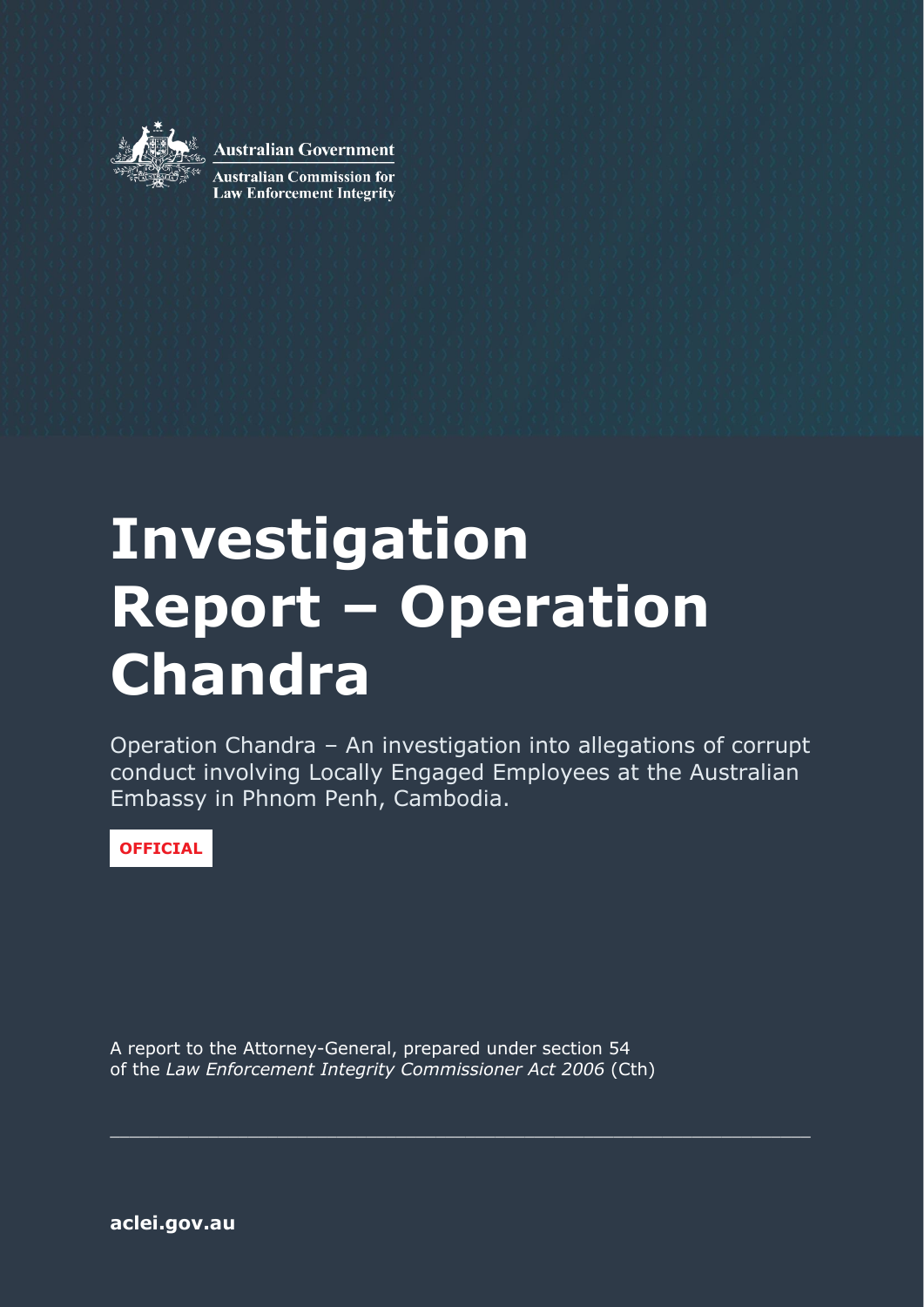Enquiries about this report can be directed to the Australian Commission for Law Enforcement Integrity GPO Box 605, Canberra, ACT, 2601 or by email to [contact@aclei.gov.au](mailto:contact@aclei.gov.au)

Investigation Reports published by the Integrity Commissioner and summaries of reports which have not been made public can be found on the ACLEI website: [aclei.gov.au](http://www.aclei.gov.au/)

© Commonwealth of Australia 2022

Except for the Commonwealth Coat of Arms, the Australian Commission for Law Enforcement Integrity logo and any material protected by a trade mark, this document is licenced by the Commonwealth of Australia under the terms of a Creative Commons Attribution 3.0 Australia licence [\(www.creativecommons.org/licenses/by/3.0/legalcode\)](http://www.creativecommons.org/licenses/by/3.0/legalcode).



You are free to copy, communicate and adapt the work, as long as you attribute the document to the Australian Commission for Law Enforcement Integrity and abide by the other terms of the licence.

This publication should be attributed as:

Operation Chandra— An investigation into allegations of corrupt conduct involving Locally Engaged Employees at the Australian Embassy in Phnom Penh, Cambodia.

Australian Commission for Law Enforcement Integrity, Canberra.

The terms under which the coat of arms may be used can be found at: [www.dpmc.gov.au/government/commonwealth-coat-arms](http://www.dpmc.gov.au/government/commonwealth-coat-arms)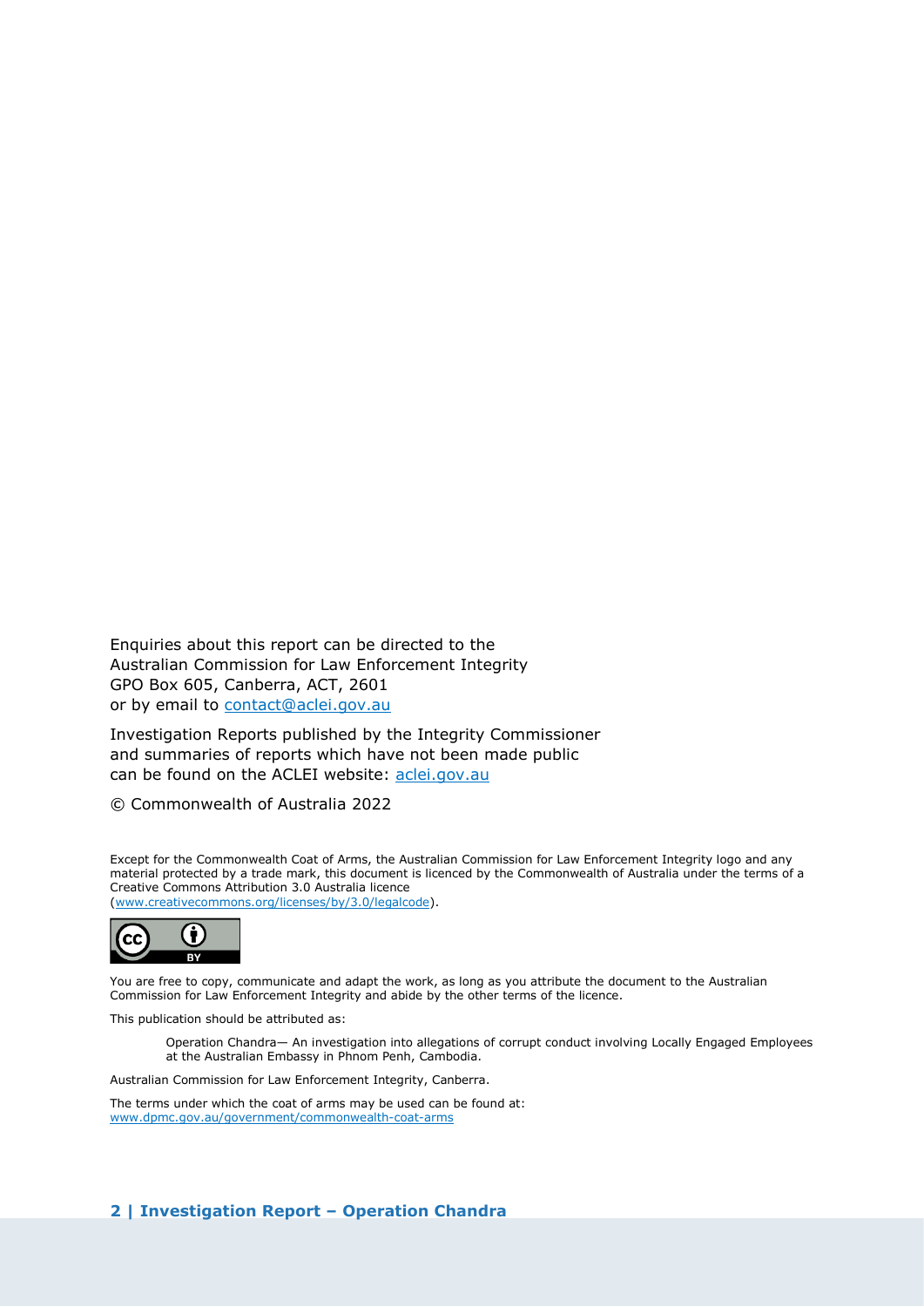# **Contents**

| <b>About ACLEI Reports</b>                            | 4              |
|-------------------------------------------------------|----------------|
| The Law Enforcement Integrity Commissioner Act        | $\overline{4}$ |
| The role of the Integrity Commissioner and ACLEI      | 4              |
| Corrupt conduct                                       | $\overline{4}$ |
| Dealing with corruption issues                        | 5              |
| Reports                                               | 5              |
| Standard of proof                                     | 6              |
| Preface to the public version of Investigation Report | 7              |
| <b>Summary of the Investigation</b>                   | 8              |
| Notification                                          | 8              |
| Jurisdiction                                          | 8              |
| Background                                            | 9              |
| Investigation                                         | 9              |
| <b>Findings</b>                                       | 23             |
| Findings in relation to Officer K                     | 25             |
| Findings in relation to Officer Z                     | 26             |
| <b>Action under Part 10 of the LEIC Act</b>           | 27             |
| <b>Corruption Prevention Observations</b>             | 27             |
| <b>Attachments</b>                                    | 30             |
| Attachment A - Submission by Home Affairs             | 30             |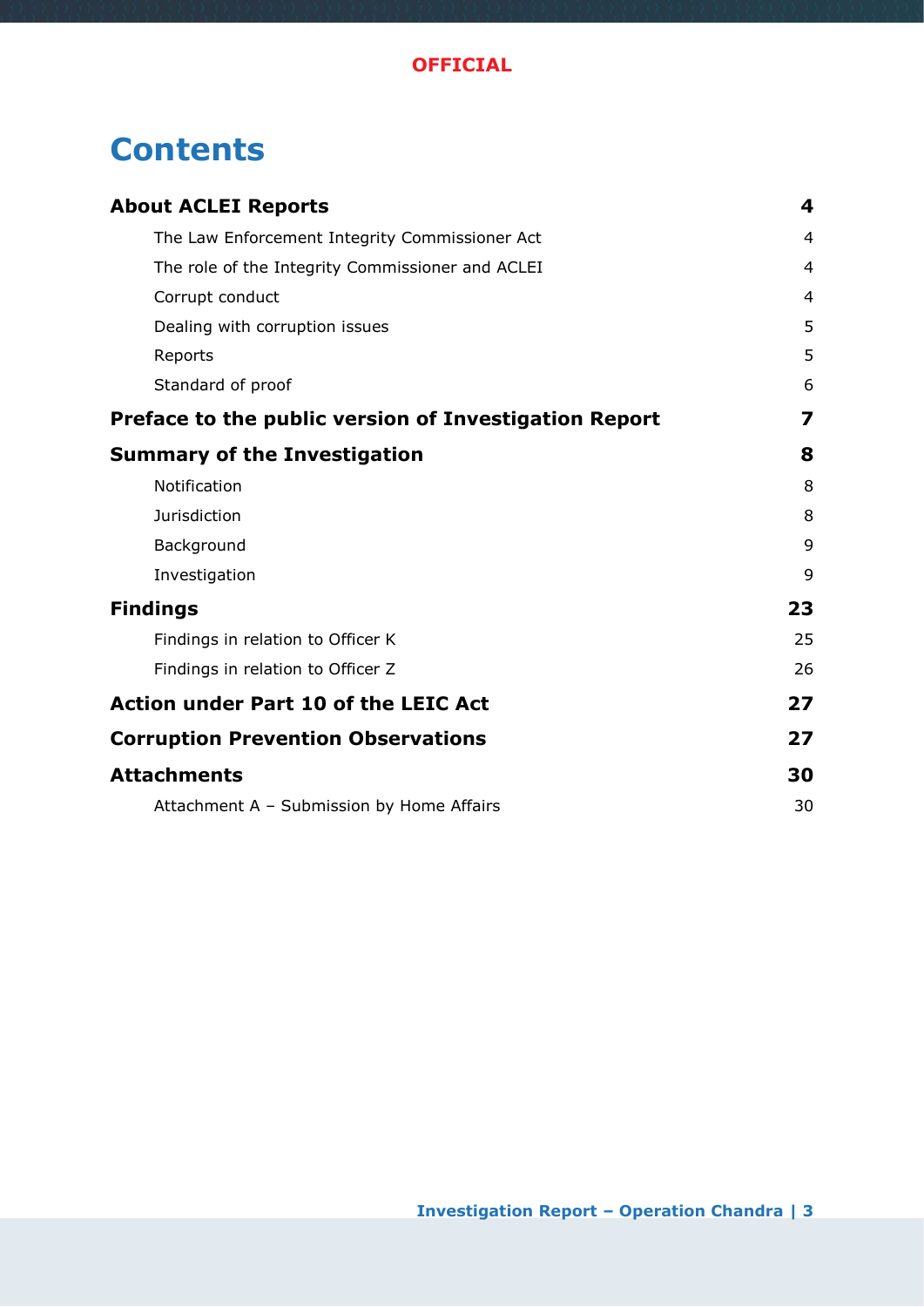# <span id="page-3-0"></span>**About ACLEI Reports**

# <span id="page-3-1"></span>**The Law Enforcement Integrity Commissioner Act**

1. The *Law Enforcement Integrity Commissioner Act 2006* (Cth) (LEIC Act) establishes the office of Integrity Commissioner, supported by a statutory agency, the Australian Commission for Law Enforcement Integrity (ACLEI).

# <span id="page-3-2"></span>**The role of the Integrity Commissioner and ACLEI**

- 2. The role of the Integrity Commissioner and ACLEI is to detect and prevent corrupt conduct and deal with corruption issues in designated agencies—presently the:
	- Australian Criminal Intelligence Commission (including the former Australian Crime Commission, the former National Crime Authority and the former CrimTrac Agency);
	- Australian Federal Police (including ACT Policing);
	- Australian Transaction Reports and Analysis Centre (AUSTRAC); and
	- Department of Home Affairs (including the Australian Border Force).
- 3. Other Australian Government agencies with law enforcement functions may be prescribed by regulation as being within the jurisdiction of the Integrity Commissioner.<sup>1</sup> At present those agencies include prescribed aspects of the:
	- Department of Agriculture, Water and the Environment (DAWE)
	- Australian Competition and Consumer Commission (ACCC)
	- Australian Prudential Regulation Authority (APRA)
	- Australian Securities and Investment Commission (ASIC);
	- Australian Taxation Office (ATO); and
	- Office of the Special Investigator (OSI).

### <span id="page-3-3"></span>**Corrupt conduct**

- 4. A staff member of a law enforcement agency 'engages in corrupt conduct' if the staff member:
	- abuses his or her office
	- perverts the course of justice, or
	- having regard to his or her duties and powers, engages in corrupt conduct of any other kind.
- 5. The Integrity Commissioner is to give priority to dealing with serious and systemic corruption.<sup>2</sup>

<sup>1</sup> Law Enforcement Integrity Commissioner Act 2006 (Cth) s 5(1) (definition of 'law enforcement agency') (LEIC Act); Law Enforcement Integrity Commissioner Regulations 2017 (Cth) s 7. 2 Ibid s 6(1).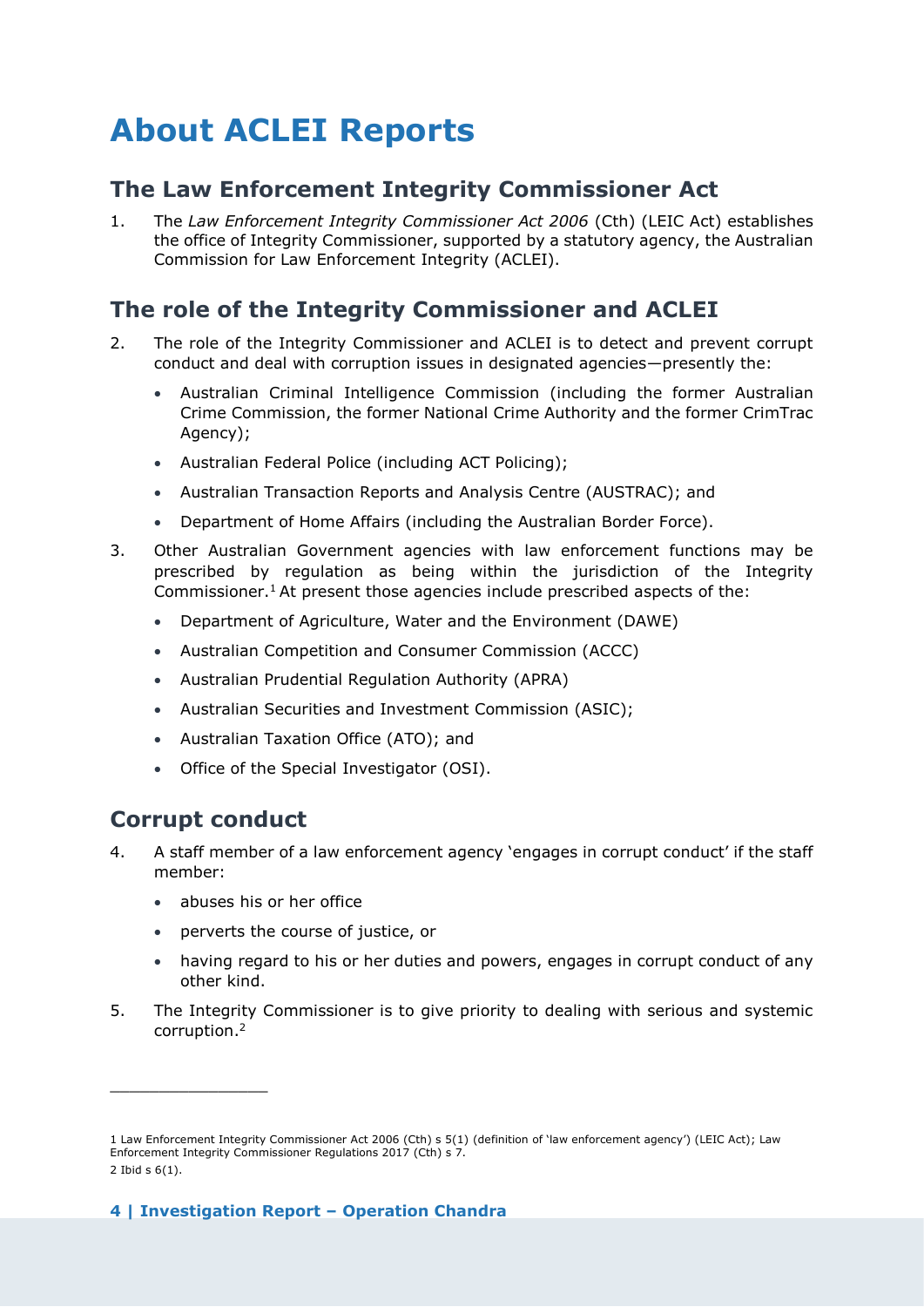### <span id="page-4-0"></span>**Dealing with corruption issues**

- 6. A corruption investigation can commence in different ways:
	- the Minister may refer to the Integrity Commissioner an allegation or information that raises a corruption issue.
	- the head of a law enforcement agency within ACLEI's jurisdiction must notify the Integrity Commissioner of any allegation or information that raises a corruption issue which relates to that agency.
	- any person or government agency can refer to the Integrity Commissioner an allegation or information that raises a corruption issue. A referral may be anonymous, or on behalf of another person.
	- the Integrity Commissioner can commence an investigation on his or her own initiative.<sup>3</sup>
- 7. The Integrity Commissioner may decide to deal with the corruption issue in a number of ways:
	- have ACLEI investigate the corruption issue either alone or jointly with another government agency or an integrity agency for a State or Territory.
	- refer the corruption issue to the law enforcement agency to conduct its own investigation.
	- decide that an investigation is not warranted.
- 8. The Integrity Commissioner can decide to manage or oversee any investigation that has been referred to a law enforcement agency. If the law enforcement agency were not the Australian Federal Police (AFP), the Integrity Commissioner can also refer the issue to the AFP for investigation and may manage or oversee that investigation.<sup>4</sup>

### <span id="page-4-1"></span>**Reports**

- 9. After completing a corruption investigation, the Integrity Commissioner must prepare a report setting out:
	- a. the Integrity Commissioner's findings on the corruption issue; and
	- b. the evidence and other material on which those findings are based; and
	- c. any action that the Integrity Commissioner has taken, or proposes to take, under Part 10 in relation to the investigation; and
	- d. any recommendations that the Integrity Commissioner thinks fit to make and, if recommendations are made, the reasons for those recommendations.<sup>5</sup>
- 10. The Integrity Commissioner must give the report on the investigation to the Minister who administers the LEIC Act and a copy to the head of the law enforcement agency to which the corruption issue relates.<sup>6</sup>

<sup>3</sup> Ibid ss 18–24 and 38.

<sup>4</sup> Ibid ss 26–30.

 $5$  Ibid ss  $54(1)-(2)$ .

<sup>6</sup> Ibid s 55.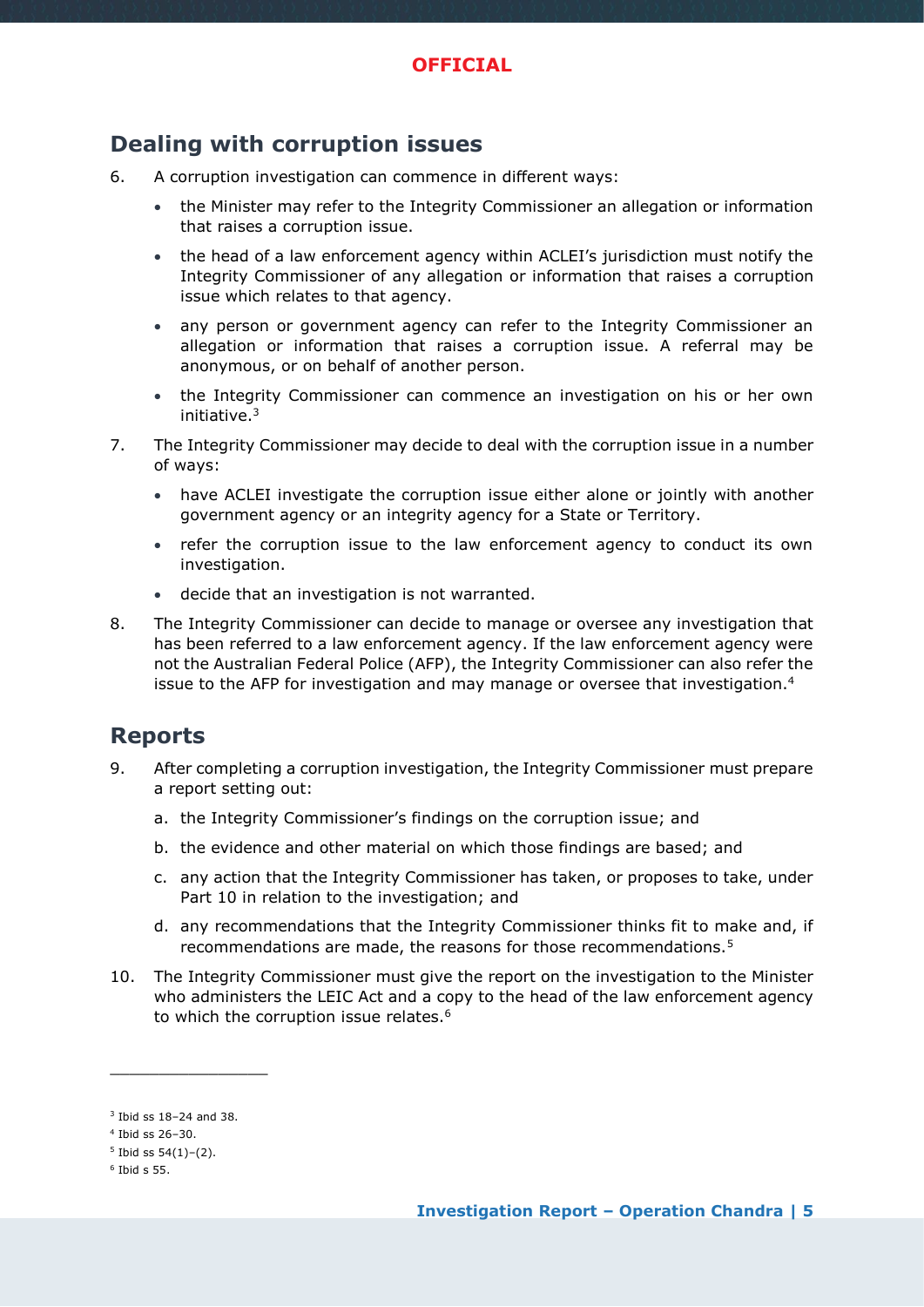# <span id="page-5-0"></span>**Standard of proof**

- 11. The Integrity Commissioner makes findings about whether a person has engaged in corrupt conduct, based on the balance of probabilities. Those findings may not be the same as those that would be made by a court deciding on criminal guilt beyond a reasonable doubt.
- 12. Before making a finding, the Integrity Commissioner is required to be 'reasonably satisfied', based on relevant facts, that the corrupt conduct occurred and that the corrupt conduct was within the meaning of the LEIC Act.
- 13. In considering whether or not the Integrity Commissioner is 'reasonably satisfied' of relevant facts, the Integrity Commissioner applies the reasoning set out in *Briginshaw v Briginshaw,<sup>7</sup> Rejfek v McElroy,<sup>8</sup> and Re Day.<sup>9</sup>*

<sup>7</sup> (1938) 60 CLR 336, 361–62 (Dixon J).

<sup>8</sup> (1965) 112 CLR 517, 521.

<sup>9</sup> (2017) 91 ALJR 262, 268 [14]–[18].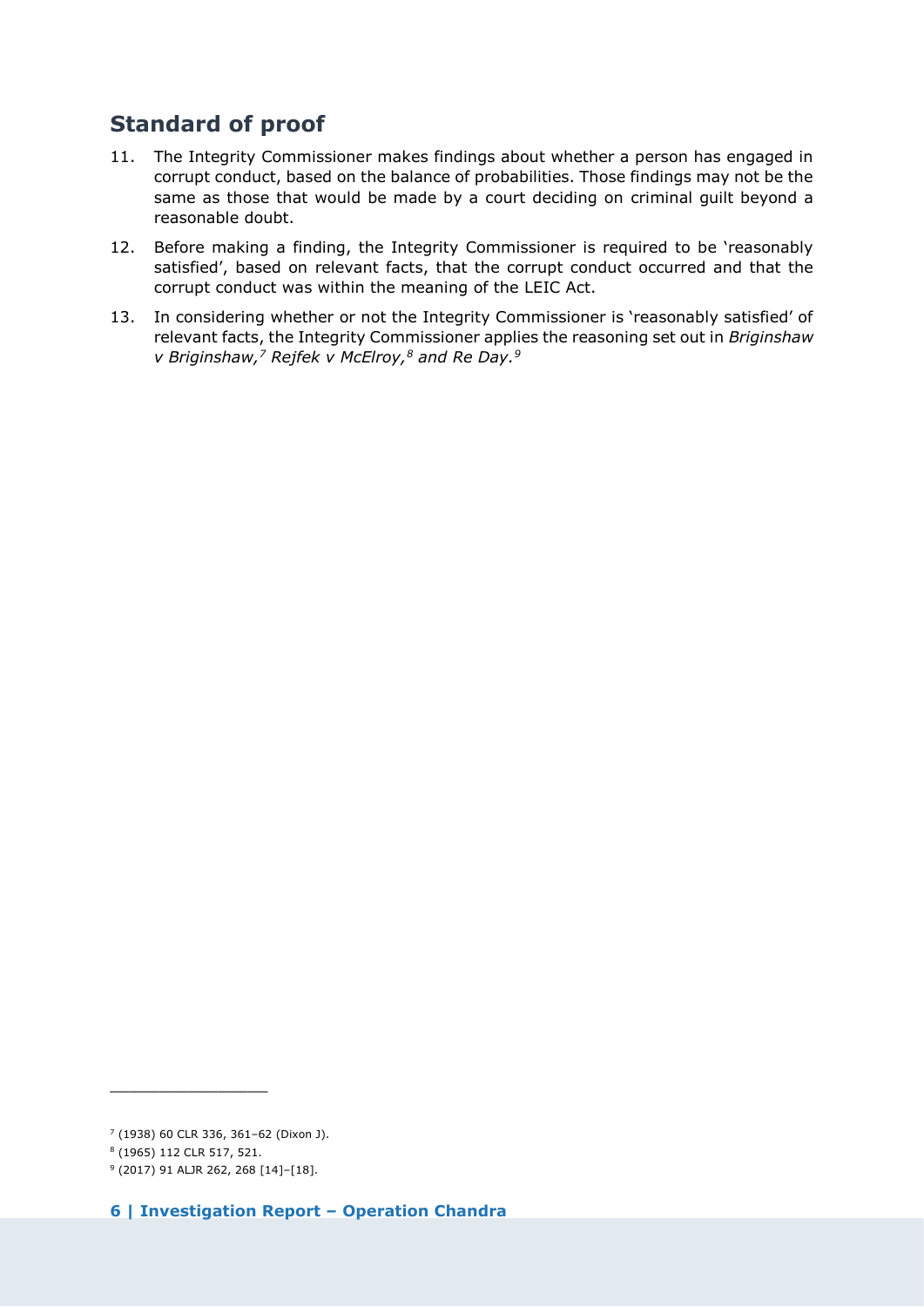#### **OFFICIAL**

# <span id="page-6-0"></span>**Preface to the public version of Investigation Report**

- 14. This Investigation Report is a report on Operation Chandra, a corruption investigation relating to locally engaged employees at the Australian High Commission in Phnom Penh, Cambodia.
- 15. Operation Chandra commenced in December 2018 and considered allegations that two locally engaged employees were engaging in corrupt conduct by improperly disclosing information relating to visa applications.
- 16. The investigation resulted in findings of corrupt conduct against both employees.
- 17. Following this, I prepared my report on Operation Chandra pursuant to s 54 of the LEIC Act. I consulted with the relevant parties in accordance with the procedural fairness requirements under s 51 of the LEIC Act, prior to the finalisation of my report.
- 18. On 23 December 2021, I provided my finalised report on Operation Chandra to the Attorney-General and the Secretary of the Department of Home Affairs (Home Affairs) in accordance with s 55 of the LEIC Act.
- 19. I then considered whether it was in the public interest to publish the report on Operation Chandra under s 209 of the LEIC Act. In recognition of my corruption findings in Operation Chandra, I was satisfied that my report contained opinions or findings that could be considered critical of both persons of interest. As such, I provided them with a copy of the report an opportunity to be heard prior to making a decision on whether to publish this report in accordance with s 210 of the LEIC Act. This process concluded on 13 April 2022.
- 20. On 14 February 2022, I notified the Secretary of Home Affairs that I was considering publishing the report on Operation Chandra and provided the department with the opportunity to make any submissions on the proposed publication. The process concluded on 11 March 2022.
- 21. Accordingly, this is the version of Investigation Report for Operation Chandra I have decided is in the public interest to disclose.

Jaala Hinchcliffe Integrity Commissioner 9 June 2022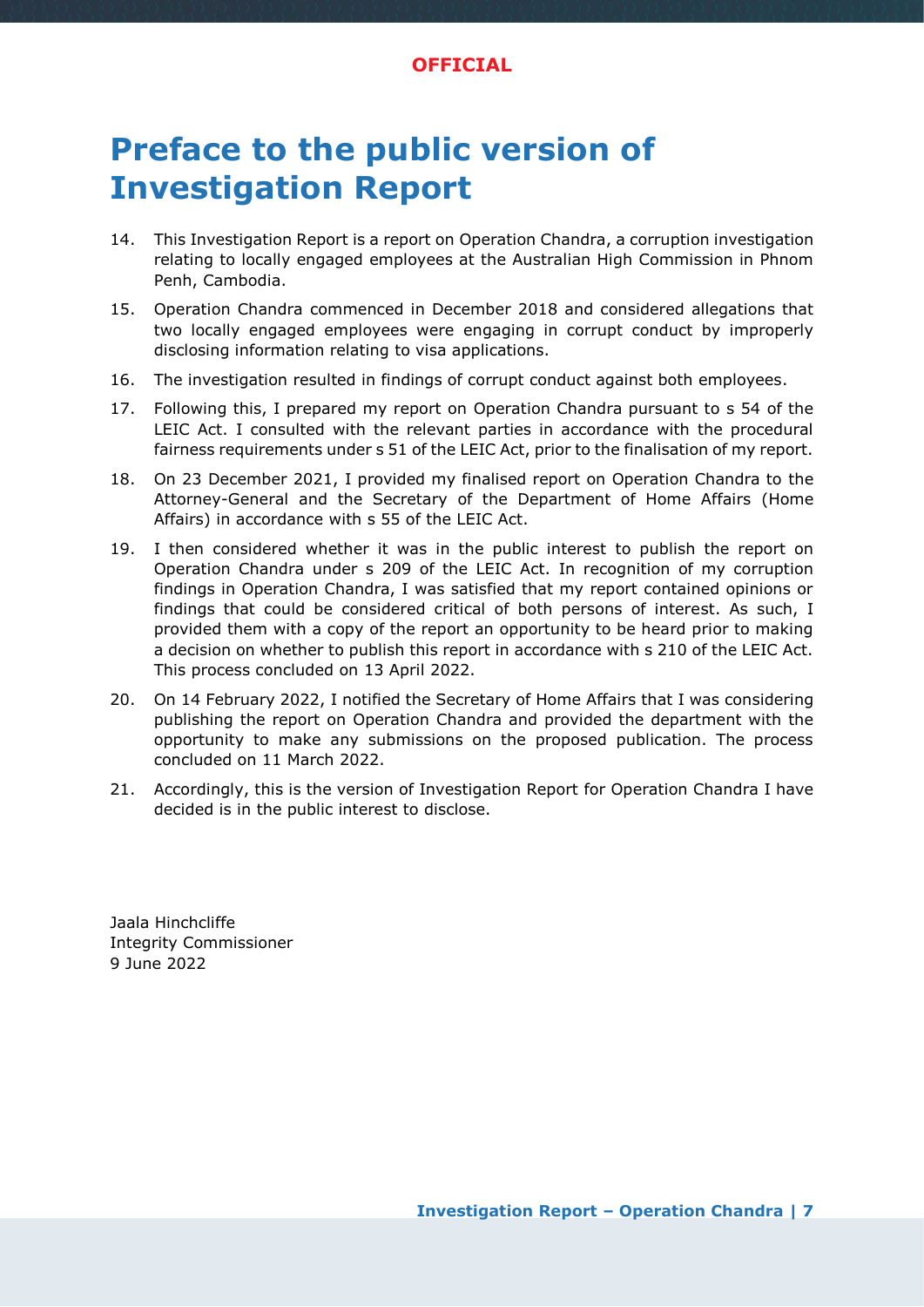# <span id="page-7-0"></span>**Summary of the Investigation**

### <span id="page-7-1"></span>**Notification**

#### **Imposter immigration email address**

22. On 1 November 2018 the Australian Embassy in Phnom Penh (Phnom Penh Post) informed ACLEI that it suspected an unknown locally engaged employee (LEE) had created an imposter immigration email address and was using it to contact a visa applicant about their application.

#### **Officer K**

- 23. On 26 November 2018, the Secretary of the Department of Home Affairs (Home Affairs) notified the then Integrity Commissioner, Mr Michael Griffin AM, of a corruption issue pursuant to s 19(1) of the LEIC Act.
- 24. The notification alleged that a LEE, Officer K, who worked as an Enforcement and Engagement Officer based Phnom Penh Post, was improperly disclosing information relating to the status of visa applications, without a work-related need, in exchange for money.

### <span id="page-7-2"></span>**Jurisdiction**

- 25. On 11 December 2018, the then Integrity Commissioner decided to investigate the notification regarding Officer K pursuant to s 26(1)(a) of the LEIC Act. The corruption investigation was named 'Operation Chandra'. The then Integrity Commissioner was satisfied:
	- a. the allegations were within ACLEI's jurisdiction because LEEs of Australian overseas posts were considered staff members of Home Affairs, a law enforcement agency;
	- b. the person identified in the notification, Officer K, was a LEE; and
	- c. the allegations fell within the meaning of a 'corruption issue' as defined by s 7 of the LEIC Act. The information raised an issue about whether one or more staff members in the Australian Embassy had used their position to influence the processing of visas for financial benefit. The former Integrity Commissioner was satisfied that, if such conduct was engaged in by a staff member of Home Affairs, that staff member may have 'engaged in corrupt conduct' pursuant to s 6 of the LEIC Act.
- 26. At the time of notification, it was unknown whether Officer K was involved in the allegations relating to the imposter immigration email address. Given the similarity of the two allegations, the imposter email allegation was investigated as part of Operation Chandra.
- 27. On 6 February 2019, the former Integrity Commissioner reconsidered how to deal with this matter pursuant to s 42 of the LEIC Act and decided to investigate this matter jointly with Home Affairs and the Department of Foreign Affairs and Trade (DFAT), pursuant to ss  $26(1)(a)$  and  $26(2)$  of the LEIC Act.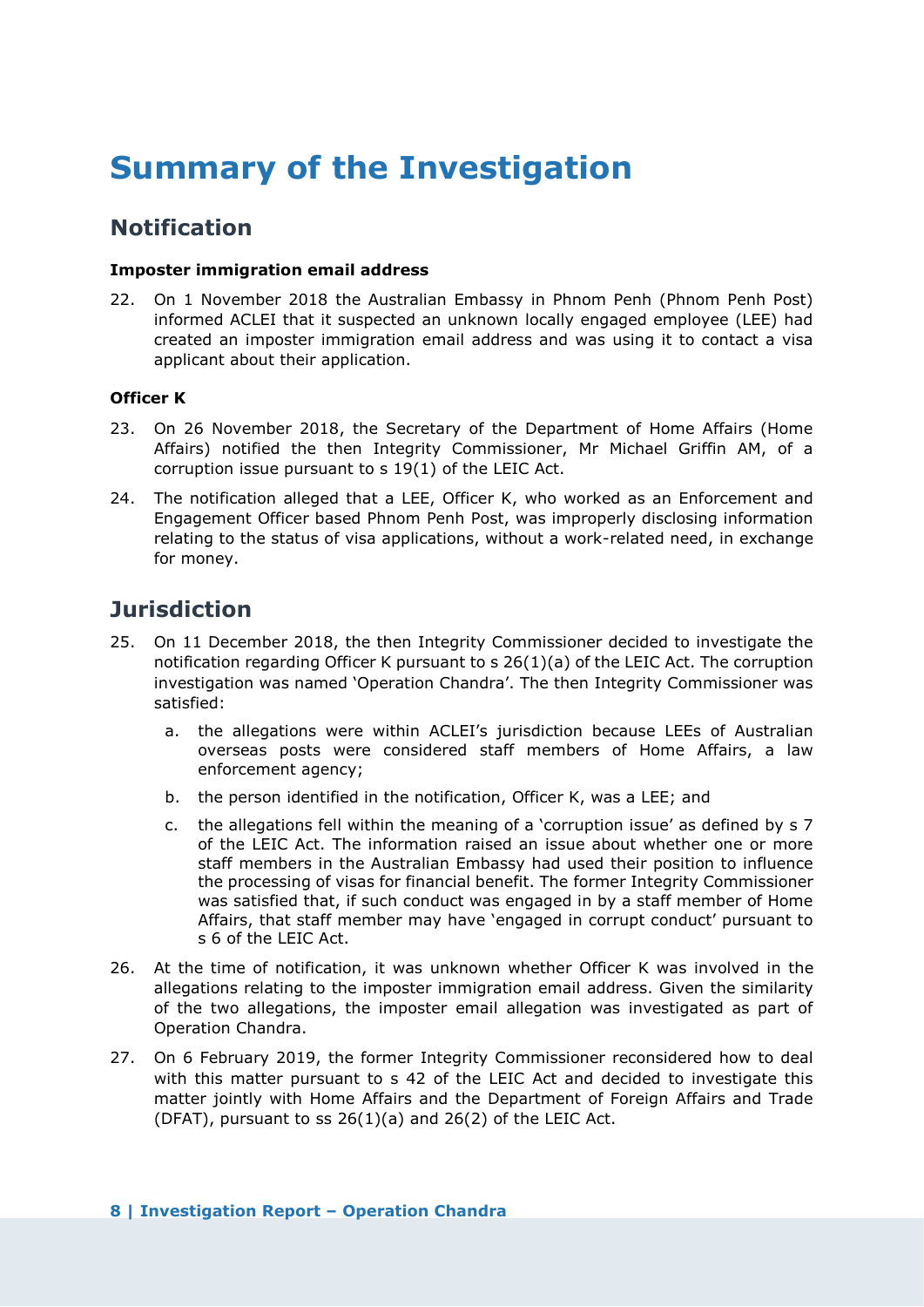28. On 6 March 2019, ACLEI investigators were appointed by the Ambassador to the Kingdom of Cambodia to investigate the allegations and determine whether the LEEs involved in the allegations had breached the LEE Code of Conduct.

# <span id="page-8-0"></span>**Background**

#### **Onshore and offshore visa processing**

- 29. Home Affairs processes visa applications both onshore and offshore. Offshore processing takes place at diplomatic posts operated by the Department of Foreign Affairs and Trade (DFAT). Offshore processing is undertaken by a mix of Australianbased (A-based) staff and LEEs.
- 30. A-based staff have responsibility of managing the visa processing function and supervising visa processing staff at post. At the time the allegations were made, the A-based staff were comprised of Principal Migration Officers (PMO) and Senior Migration Officers (SMO).<sup>10</sup>
- 31. Locally engaged employees (LEEs) perform the bulk of visa processing at post under the supervision of A-based staff. Their authorisation to make decisions about visa applications was limited to certain LEE roles and duties and decisions about permanent visas were restricted to A-based staff or expatriate LEEs.
- 32. LEEs are formally engaged by DFAT to work at the diplomatic post<sup>11</sup> and are assigned to the Home Affairs section of post. As such, LEEs are considered staff members of Home Affairs for the purposes of the LEIC Act.
- <span id="page-8-1"></span>33. LEEs are subject to various employment conditions, including a Code of Conduct.<sup>12</sup>

# **Investigation**

 $\_$ 

#### **Allegations involving Officer K**

- 34. On 18 October 2018, a SMO at the Phnom Penh Post discovered an unlocked mobile phone ringing under the work station of Officer K ('located phone') after business hours. The located phone was an older model LG Triple Sim device branded "Tri Sim 3". The SMO considered the located phone to be suspicious, as it appeared to be hidden and it was an older phone model than Officer K was known to possess. The SMO recalled Officer K carrying two smart phones, one being their personal and the other being work issued.
- 35. Upon opening the message inbox, the SMO observed incoming text messages which:
	- a. contained the details of visa applicants and applications;
	- b. requested assistance with looking up the status of these applications;

<sup>&</sup>lt;sup>10</sup> Durina the course of the investigation, there were three Immigration Programs Division A-based role types at Overseas Posts: the EL2 Chief Migration Officer (CMO), the EL1 Principal Migration Officer (PMO) and the APS 6 Senior Migration Officer (SMO). Only two of these positions were present at Home Affairs office in Phnom Penh post – a PMO and an SMO. In 2021, these roles are generally referred to by their diplomatic classification: Counsellor (Immigration and Border Protection), First Secretary (Immigration and Border Protection) and Second Secretary (Immigration and Border Protection).

<sup>11</sup> Subsection 74(1) of the *Public Service Act 1999* (Cth) permits an Agency Head, on behalf of the Commonwealth, to engage persons overseas to perform duties overseas as employees. However, such a person is not an 'Australian Public Service (APS) employee' under that Act: s 7(1) definition of 'APS employee'.

<sup>&</sup>lt;sup>12</sup> This code of conduct outlines a general expectation that LEEs uphold the same standards of conduct, honest, and integrity as that expected of APS employees while also specifying job-relevant standards.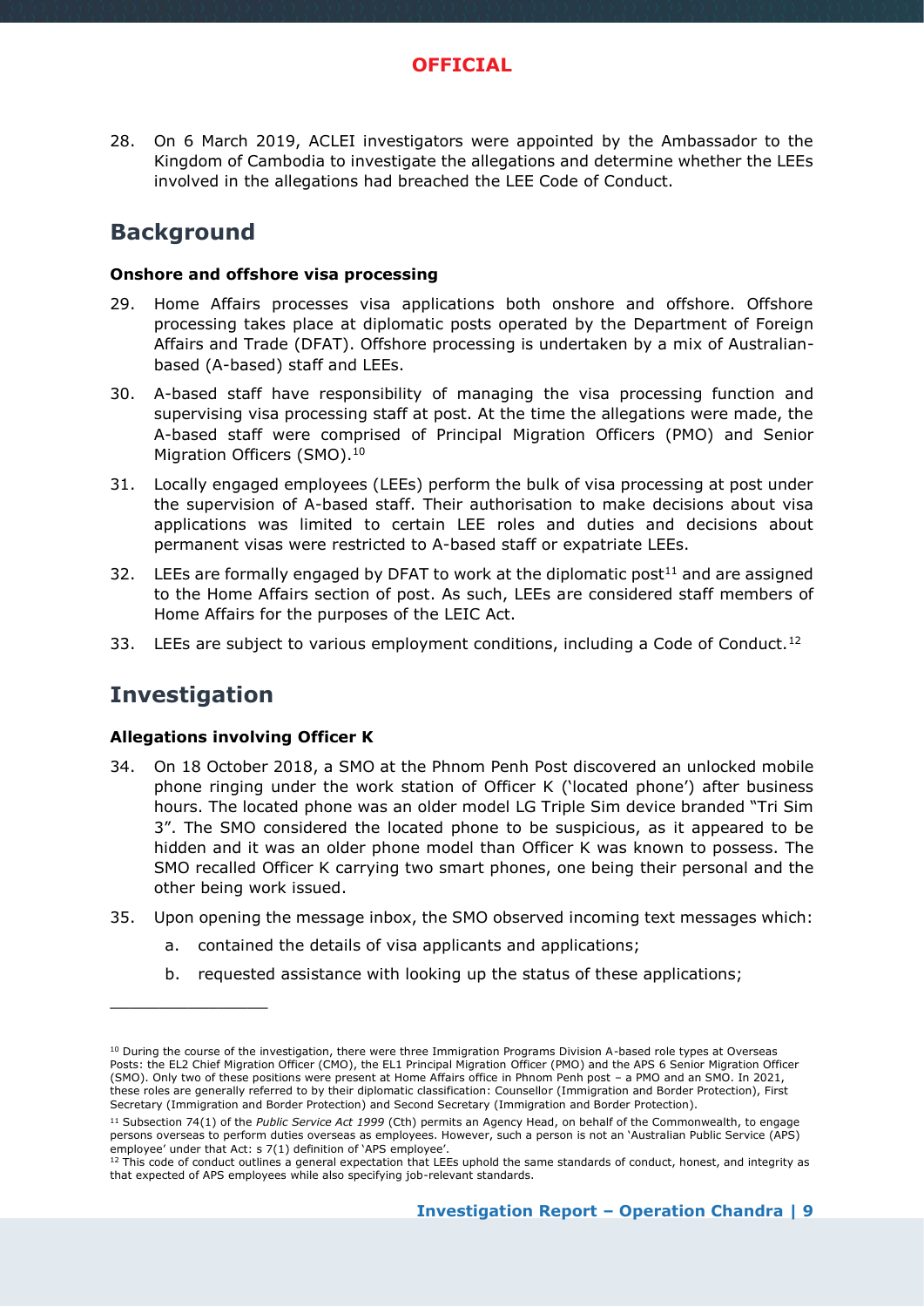- c. discussed the payment of money;
- d. were dated between 2014 to September 2018;
- e. were sometimes addressed to a known nickname for Officer K; and
- f. were from both Australian and Cambodian contact numbers.
- 36. The SMO observed outgoing text messages from the located phone which:
	- a. disclosed the status of visa applications;
	- b. discussed the receipt of money; and
	- c. requested contacts to send emails to a non-government email address.
- 37. After discovering the text messages on the located phone, the SMO photographed a small portion of the messages and the missed call list before returning the located phone to its original location. The same evening, the SMO notified the PMO at Phnom Penh Post about the discovery of the located phone. The following day, the PMO notified I&PS.

#### **Officer K**

- 38. At the time of notification, Officer K had been employed as a LEE with Phnom Penh Post for approximately 10 years. Officer K had had various roles during that time and in 2018 was an Enforcement and Engagement Officer.
- 39. Departmental records confirm that Officer K had undertaken regular mandatory training. From June 2012 to October 2018, Officer K had undertaken at least 23 training courses and assessments relating to integrity.
- 40. In addition to integrity training, Officer K signed the following documents during the course of their employment with Home Affairs:
	- a. a Disclosure of Private, Financial and Other Interests form in 2019 declaring that neither they nor a member of their immediate family had any personal, financial or other interests that could or could be seen to influence their decisions or actions in connection with their official duties. Further, by signing the declaration, they declared that they had read DFAT's policy regarding conflicts of interest and they were aware of their responsibilities under the LEE Code of Conduct to behave honestly and with integrity and not make improper use of their position in order to gain, or seek to gain, a benefit or advantage for themselves or for any other person;
	- b. a letter of offer from Home Affairs, in 2018 indicating that they had read the LEE Terms and Conditions of Employment at the Phnom Penh Post. These terms and conditions:
		- i. outlined expectations that Officer K would abide by the LEE Code of Conduct as a condition of their employment;
		- ii. set out the grounds for termination of their employment; and
		- iii. defined 'serious misconduct' to include refusal to comply with the terms of the employment contract and divulging professional confidentiality;
	- c. a PDA in 2018 outlining their behaviours and responsibilities as an Enforcement and Engagement Officer which are referred to in paragraph 35;
	- d. a Direction from the Ambassador form from 2016 stating that they had read and understood the document which required LEE's to declare any conflicts of interest. Failure to do so may amount to a breach of the LEE Code of Conduct and the terms and conditions of their employment;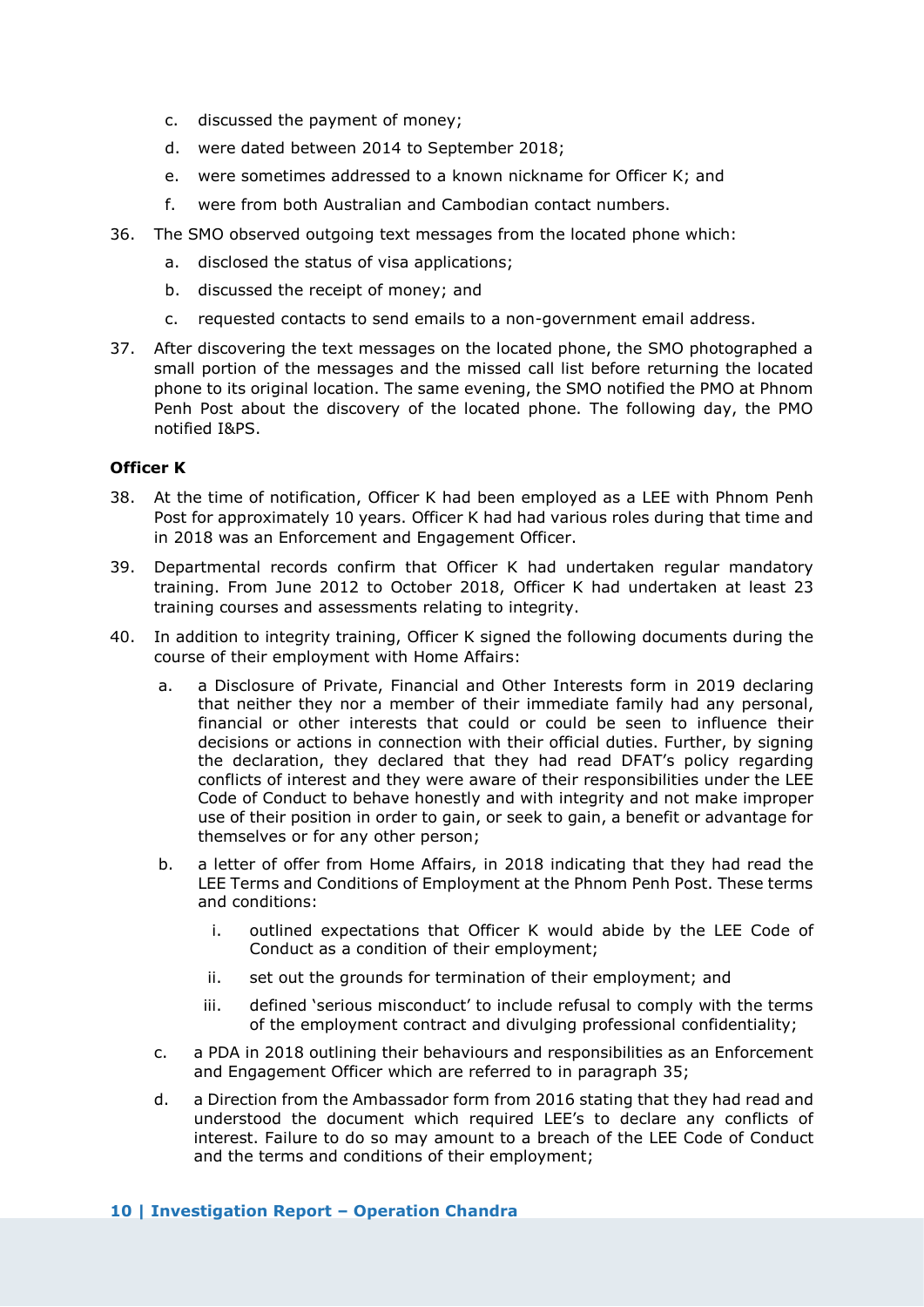- e. an acknowledgment of receipt of LEE Code of Conduct form from 2008 stating that they had read, understood and agreed to abide by the Code of Conduct for LEE's of the Phnom Penh Post; and
- f. a Declaration of Secrecy form from 2008 stating that they would not reveal any information which came to their knowledge in the course of their employment or the discharge of their duties during the period of their employment or anytime thereafter unless authorised.

#### **Conflict of interest**

- 41. The LEE Code of Conduct required Officer K to disclose any real or perceived conflicts of interest related to their employment. A real conflict of interest occurs where there is a conflict between the public duty and personal interests of a LEE that improperly influences the performance of their duties. A perceived conflict of interest occurs where it appears that a LEE's personal interests could improperly influence the performance of their duties. If LEE's have contact with individuals such as former LEEs or migration agents, the contact is required to be declared to Phnom Penh Post as it could or could be seen to influence the LEE's in carrying out their official duties impartially.
- 42. Departmental records confirm that Officer K declared 25 conflicts of interest<sup>13</sup> during their time as a LEE. The most recent declarations were made on 9 and 15 January 2019.
- 43. Significantly, on 6 June 2011, Officer K declared contact with former LEE, Officer V, after meeting them briefly in a restaurant and receiving a phone call from them following their resignation to say goodbye. There were no documents recording further declarations made by Officer K regarding contact with Officer V following this declaration.

#### **Interview with Officer K**

- 44. During the course of the investigation, ACLEI investigators identified 20 allegations that amounted to possible breaches of the LEE Code of Conduct by Officer K.
- 45. ACLEI investigators travelled to the Australian Embassy in Cambodia to put these allegations to Officer K. The interview was held on 21 March 2019 and was conducted on a voluntarily basis.
- 46. The allegations put to Officer K can be grouped into four categories:
	- a. multiple inappropriate accesses to Home Affairs visa records relating to them and their immediate family members;
	- b. multiple inappropriate accesses to Home Affairs visa records, including at the request of unauthorised parties;
	- c. release of official information from Home Affairs records without appropriate authorisation; and

<sup>13</sup> Officer K submitted conflict of interest declarations to the department on 28 February 2011, 6 June 2011, 28 June 2011, 8 December 2011, 21 December 2011, 16 January 2012, 16 May 2012 (two declarations made on this day), 5 March 2013, 18 June 2013, 24 June 2013, 21 October 2013, 10 April 2014, 27 October 2014, 14 June 2016, 22 June 2016, 26 May 2017, 14 June 2017, 19 June 2017, 17 March 2017, 22 June 2017, 17 October 2017, 20 March 2018, 9 January 2019 and 15 January 2019.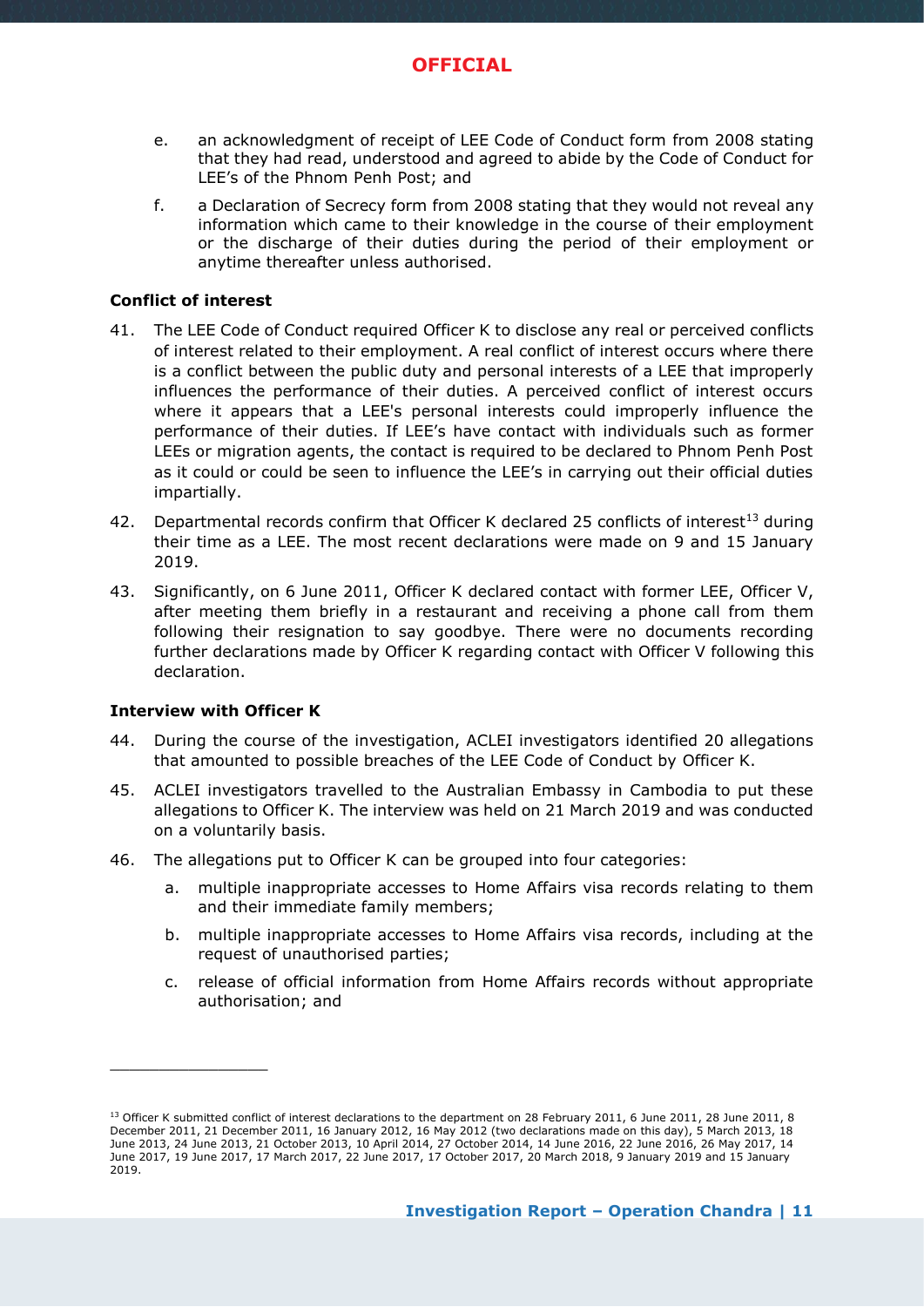- d. failure to declare all real or perceived conflicts of interest that directly relate to their role at the Australian Embassy, Cambodia.
- 47. The four categories are expanded below.

Category 1: Access to records relating to Officer K and their immediate family members

- 48. Assessment of audit data contained in the Integrated Client Services Environment  $(ICSE)^{14}$  identified that Officer K accessed data related to them 72 times from 6 January 2010 to 11 October 2018. Between January 2010 and February 2010, Officer K accessed their personal records 24 times. Of these 24 accesses, 12 related to the record of Officer K's refused VF 476 Skilled-Recognised Graduate application. This included access on 10 February 2010, which was the date this application was refused.
- 49. Assessment of audit data contained in the ICSE Offspring system indicated that Officer K accessed two of their own tourist visa applications in 2011 and 2012.
- 50. In addition to their own records, ICSE audit data revealed that Officer K accessed data relating to:
	- a. their sibling, a total of 708 times from 22 February 2011 to October 2018;
	- b. their partner, a total of nine times between 24 March 2010 and 11 October 2018;
	- c. their in-law, eight times between 5 February 2014 and 12 November 2015;
	- d. their mother, three times on 23 May 2017; and
	- e. their father, two times on 23 May 2017.
- 51. During the course of the investigation, investigators analysed the accesses to their family member's records and established that:
	- a. there were no records to indicate the accesses to Officer K's family records were authorised or for a 'business need';
	- b. access to Officer K's own records and records of their family members would not be authorised under any circumstances; and
	- c. there were no records to suggest Officer K had declared or explained their accesses.
- 52. In the first half of Officer K's interview on 21 March 2019, Officer K described to investigators what constituted the appropriate use of Home Affairs systems. Officer K explained they were not authorised to check on someone using Home Affairs systems just because they had an interest in them and gave an example of famous people. They further explained that they were only authorised to access Home Affairs' systems for information that related to their assigned work which was on a 'need-toknow' basis. Officer K explained that they were the only person who knew their password to the ICSE and ICSE Offspring systems.
- 53. When the allegations relating to Officer K's self-accesses were put during the second half of their interview, Officer K stated:
	- a. they had accessed their own visa application;

<sup>&</sup>lt;sup>14</sup> ICSE was one of the main visa processing systems used by Home Affairs at the time of the investigation.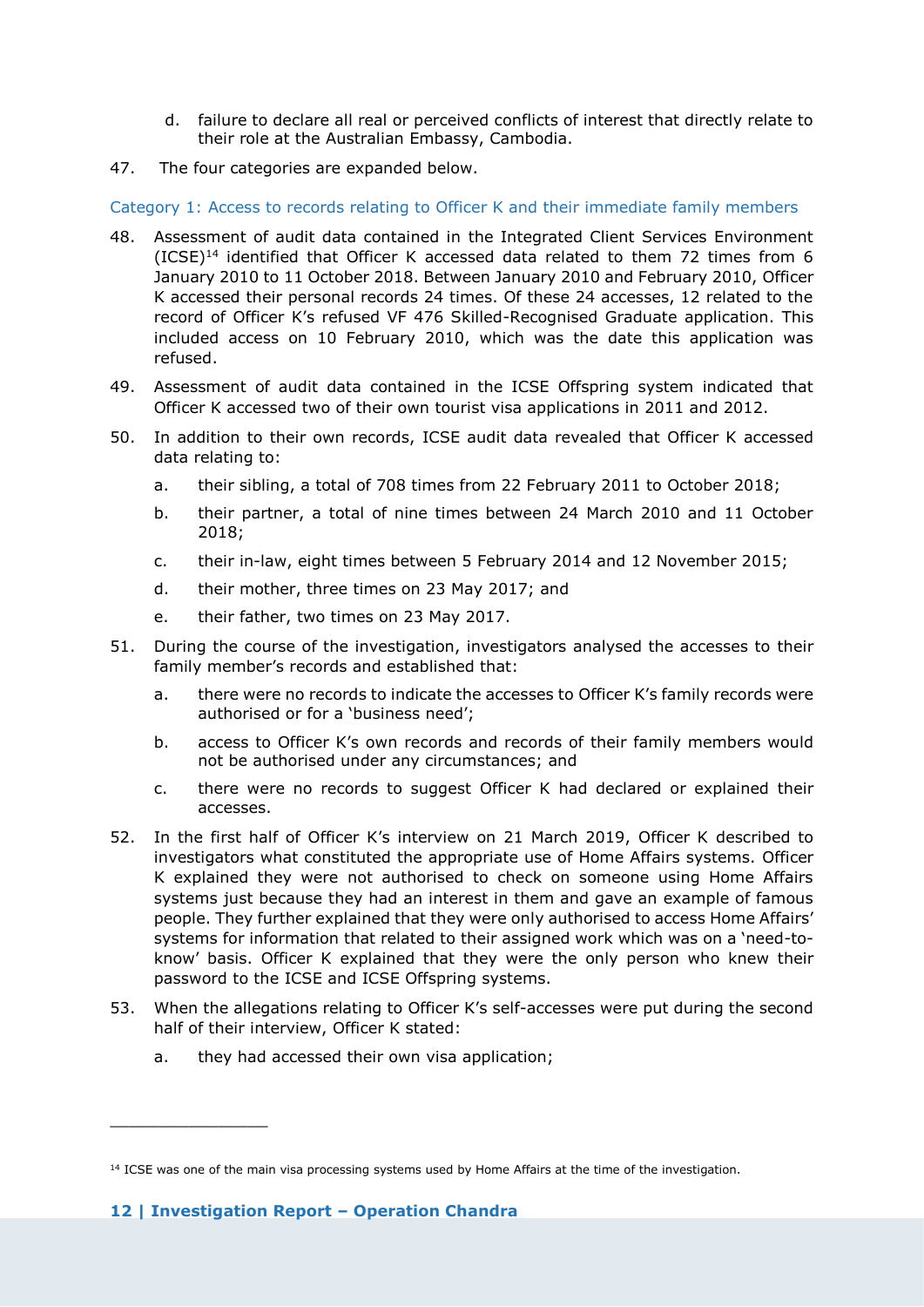

- b. the main reason for accessing their visa application was to find out what requirements of their visa application they had failed to meet so they could strengthen any future application;
- c. they continued to view their application to stay up to date on what the requirements were for this skilled visa class; and
- d. they did not have a business need to access their own records.
- 54. When the allegations relating to accesses to Officer K's family members were put to them, Officer K admitted they accessed the records of their family members and provided the following response:
	- a. They accessed their partner's records because they wanted to move to Australia to benefit their family's future. Officer K knew accessing their records and those of their partner's was against the LEE Code of Conduct;
	- b. Their family were concerned about Officer K's sibling living alone in Australia. As a result, Officer K first accessed their sibling's records when their sibling changed universities as Officer K was concerned their sibling would be issued with a non-compliance notice for not attending university. Further, Officer K stated that their sibling applied for a permanent visa in 2013 based on their relationship with someone they had met in Australia and Officer K viewed the visa application to understand its status. Officer K then acknowledged that access to their siblings records was not appropriate and was a conflict of interest;
	- c. Prior to their in-law marrying their sibling, Officer K wanted to learn more about them through the use of ICSE including their migration status and whether they had been married before. Officer K acknowledged that they were only able to obtain this information about their in-law by using their position with the Australian Embassy and that these accesses were not appropriate. Officer K stated that they did not provide any information to their in-law about their records as they were not friends;
	- d. They accessed their parent's records to obtain detailed information that would help their future visa applications. Officer K stated that no one asked them to look their parents up and acknowledged that this access was not appropriate; and they were aware of the policies surrounding access to people's record who were personally known to them; and
	- e. They did not access their family's records for the purpose of receiving any benefit or favour.

#### Category 2: Accesses to records without authorisation, including at the request of unauthorised parties

55. The investigation identified the following 2,748 accesses in relation to 7 visa applicants were in circumstances where Officer K did not have any official involvement in the applications and the accesses were not consistent with their duties: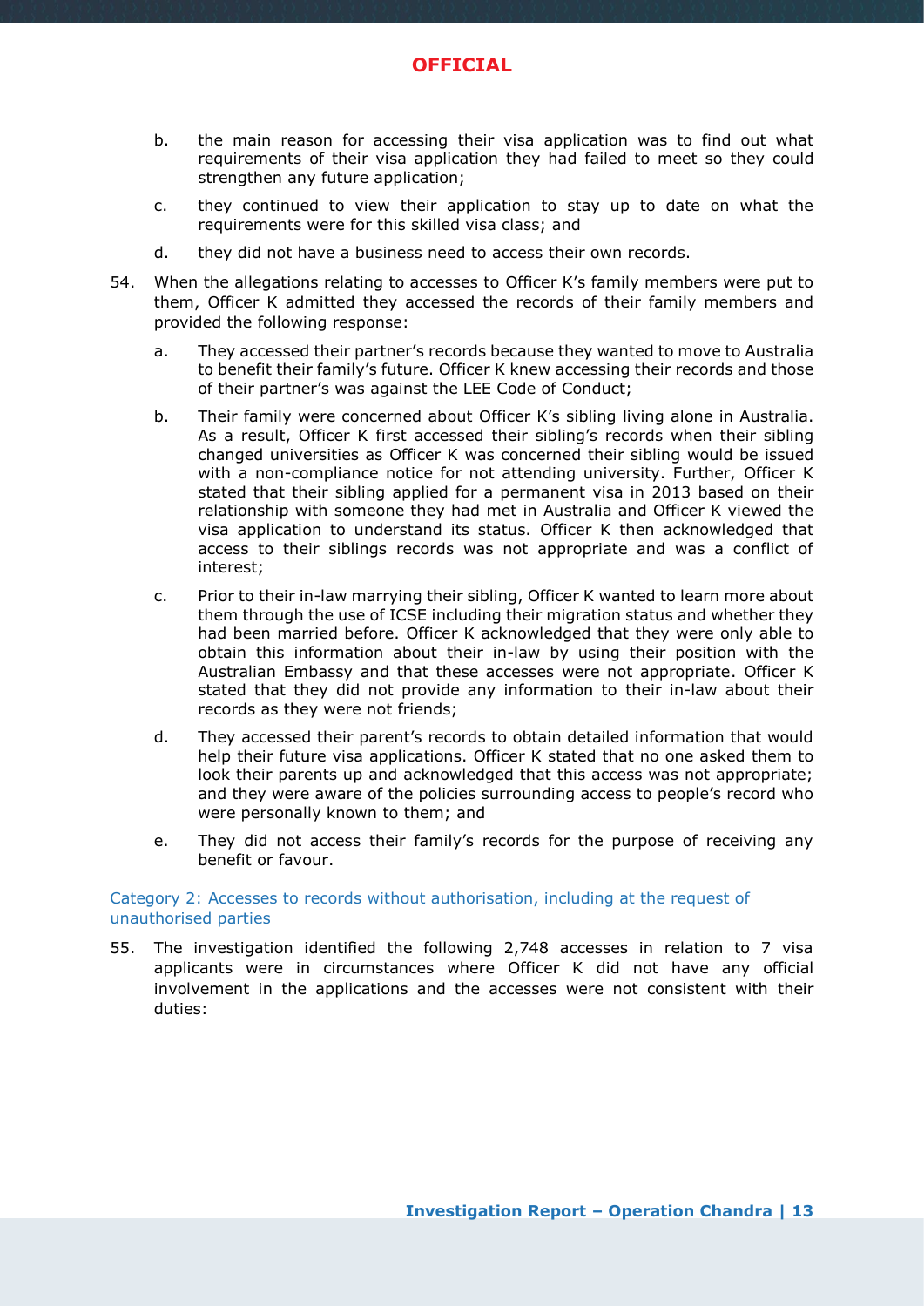- a. audit data of Home Affairs systems identified Officer K accessed the ICSE records of Person A 680 times between 28 June 2016 and 17 November 2016. When this allegation was put to Officer K during their interview, Officer K stated they probably checked this application on behalf of someone they knew in the community but did not state who they thought this person may have been. Officer K stated they would check the ICSE notes on a regular basis to monitor the progress of the application and see if the case officer needed any further documents or information. Officer K stated they had probably given feedback on the application's progress to the applicant or the applicant's family including whether more documents would be required. Officer K agreed that they did not have any official involvement in the processing of Person A's application.
- b. audit data of Home Affairs systems identified Officer K accessed the ICSE records of Person B 709 times between 2 December 2015 and 2 November 2016. When this allegation was put to Officer K during their interview, Officer K acknowledged they had no business need to access Person B's records. Officer K stated they were asked to check Person B's application by a family friend of their mother or father. They had been told that Person B had been waiting a long time and was desperate to migrate to Australia. Officer K stated they decided to monitor it so they could give feedback to Person B and let them know if there was further evidence that should be submitted.
- c. audit data of Home Affairs systems identified Officer K accessed the ICSE records of Person C 965 times between 23 January 2015 and 11 November 2016. When this allegation was put to Officer K during the interview, Officer K was not able to provide any explanation, business related or otherwise, as to why they had looked at Person C's records.
- d. audit data of Home Affairs systems identified Officer K accessed the ICSE records of Person D 142 times between 17 August 2017 and 7 September 2018. When this allegation was put to Officer K during their interview, they stated Person D may have been a relative of Officer V and believed Officer V had called Officer K about the application. Officer K then stated that Officer V would always tell them a family member needed migration assistance and that was why Officer K would agree to help. Officer K stated they would have only checked the application details or made sure it had been lodged.
- e. audit data of Home Affairs systems identified Officer K accessed the ICSE records of Person E 36 times between 12 March 2018 and 22 January 2019 (noting the audit was run on 23 January 2019). The application was still in progress during the investigation. When this allegation was put to Officer K during their interview, Officer K was unable to recall their reason for accessing Person E's records at first. Officer K believed it was possible that Officer V had also asked them about this application. Officer K then stated that they thought Person E was related to Person C given the sponsor of the application also had the same surname as Person C. Officer K then stated that the sponsor or Person E could be related somehow to Officer V.
- f. audit data of Home Affairs systems identified Officer K accessed the ICSE records of Person F 213 times between 10 May 2016 and 23 November 2016. When this allegation was put to Officer K during their interview, they stated they thought they viewed this application on behalf of a colleague of Officer K's mother and that Person F was either the daughter or niece of this person.
- g. audit data of Home Affairs systems identified that Officer K had accessed the ICSE records of Person G three times between 1 July 2016 and 24 April 2017. When this allegation was put to Officer K during their interview, they agreed that they had no genuine business reason to access Person G's records.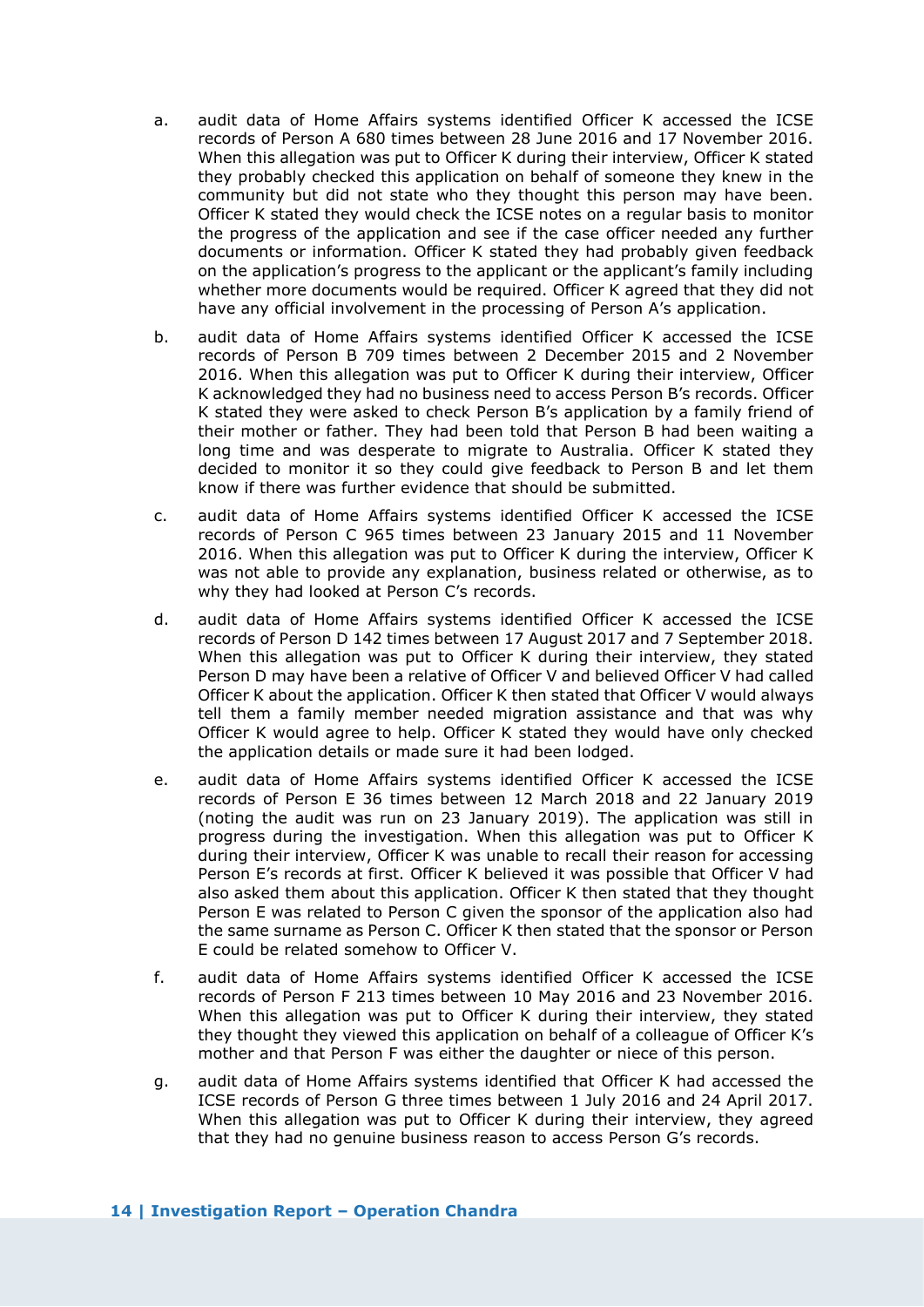#### Category 3: release of official information without appropriate authorisation

56. The investigation identified Officer K had disclosed official information without authorisation in relation to six visa applications which were referred to in photographed text messages on the located phone. Those applications are as follows:

#### *Person H*

- 57. A photo of the located phone identified a text message, sent on 27 June 2016 at 9:26pm Phnom Penh time containing a passport number.
- 58. The Home Affairs system identified this passport number was used by Person H.
- 59. Audit data of Home Affairs systems identified Officer K accessed the ICSE records of Person H 73 times between 4 July 2016 and 29 May 2017.
- 60. In the first half of their interview, Officer K told investigators that they knew exchanging information or discussing a visa application with unauthorised persons could get them 'into trouble'.
- 61. When photographs of the phone's location and some of its content were presented to Officer K in interview, they acknowledged that they used this phone but claimed that it was their mother's phone and was mostly used by their mother.
- 62. When the allegations relating to Person H were put to Officer K, they stated:
	- a. they accessed Person H's application after receiving the text message;
	- b. their access was only for the purpose of checking the progress of the application and to determine if the applicant had submitted enough documents or if they were required to submit additional material;
	- c. it was a friend or work colleague of their mother's who had requested to know the status of Person H's application. Officer K then reiterated it was their mother who used the phone and people messaged their mother requesting status updates in relation to their visas. Officer K claimed that if they were not seen to assist people in their community, it would lead to people being jealous of or thinking 'bad things' about their family;
	- d. they received a benefit in terms of reputation and status within the Cambodian community by providing this information to their mother or their mother's associates; and
	- e. Person I had sent Person H's passport number to the located phone. Officer K claimed that they were no longer in contact with Person I but had been in contact with them throughout 2016 and 2017.

#### *Person J*

- 63. A photo of the located phone identified that the text message which contained the passport number of Person H also contained passport number belonging to Person J.
- 64. Audit data of Home Affairs systems identified Officer K accessed the ICSE records of Person J 201 times between 1 July 2016 and 20 November 2017.
- 65. When this allegation was put to Officer K during their interview, they stated:
	- a. they had no business reason to access Person J's records in ICSE and agreed that they were monitoring the application;
	- b. Person J was probably related to Person I because Person J's spouse is the sibling of Person I.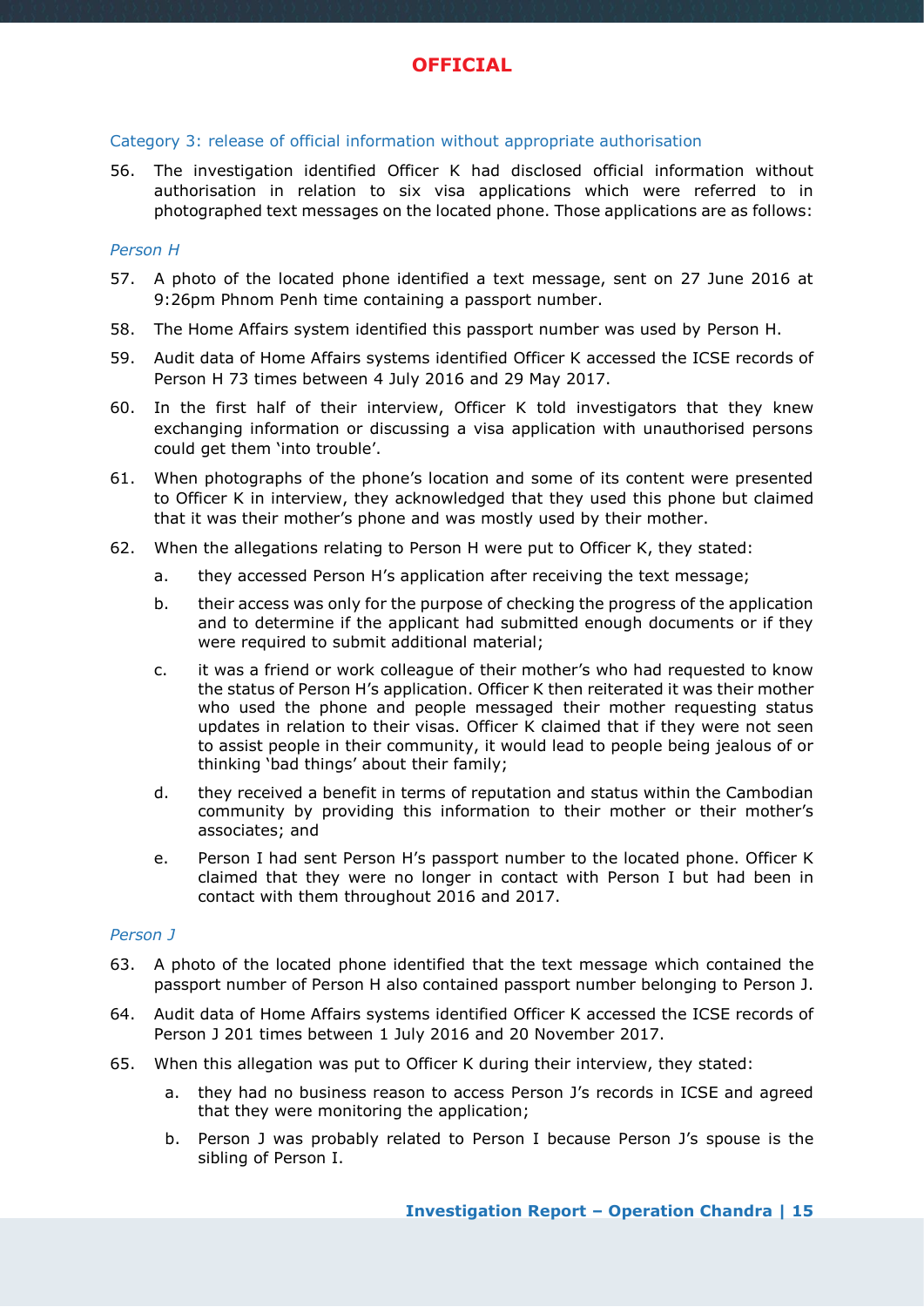- c. they only checked the progress of the application and made sure enough documents had been provided. They did this because Person I wanted to know the progress of the application and wanted to know if more documents or information could be submitted to speed up the processing. They told Person I they would update them on the status of the application; and
- d. they knew the policy was to direct people who asked about the progress of visas to the Home Affairs website and other public contact details. Officer K further acknowledged when someone persistently asked them about visas they were obligated to report this contact.

#### *Person L*

- 66. Photos of the located phone identified a text message dated 22 September 2018 sent by the contact number associated with Officer V. The text message contained the full names and dates of birth for Person L and Person M. The details were accompanied by "*case already lodge please if good or not*". Also photographed was a reply message from the phone, sent two minutes after the text was received, which read "*…. Noted. Will do on Tuesday cos public holiday*".
- 67. ICSE records revealed Person L had applied for a prospective marriage visa application and Person M was listed within Person L's application as their sponsor.
- 68. Audit data of Home Affairs systems identified Officer K accessed the ICSE records of Person L 72 times between 25 September 2018 and 22 January 2019 (noting that Officer K's ICSE audit was run on 23 January 2019). These audits revealed Officer K first accessed Person L's records on the Tuesday following the date of the text message, being 25 September 2018.
- 69. On 9 January 2019, authenticity concerns were raised in regards to one of the documents provided in Person L's visa application. Procedures at Phnom Penh Post allow for case officers to verbally consult with Officer K, in their capacity as Engagement and Enforcement Officer, in order to verify the authenticity of documents. Access to Person L's records to undertake a verification check would have been considered part of Officer K's duties.
- 70. The investigation established that prior to 9 January 2019 and after completing the verification check on or around 9 January 2019, Officer K had no business requirement to access Person L's records. Officer K made 54 accesses to Person L's records before any concerns surrounding Person L's documents were recorded by any Home Affairs staff members. Further, there were no records to indicate that Officer K had, at any time, declared they had been in contact with this applicant.
- 71. When this allegation was put to Officer K during their interview, they stated:
	- a. they had first accessed this application at the request of Officer V;
	- b. Officer V asked them to check the progress of Person L's application as Person L was a family member of Officer V;
	- c. after receiving the text message from Officer V, they accessed Person L's records in ICSE to see where the application was up to;
	- d. they had continued to monitor the status of this application; and
	- e. that what they were doing was the 'wrong thing' to do.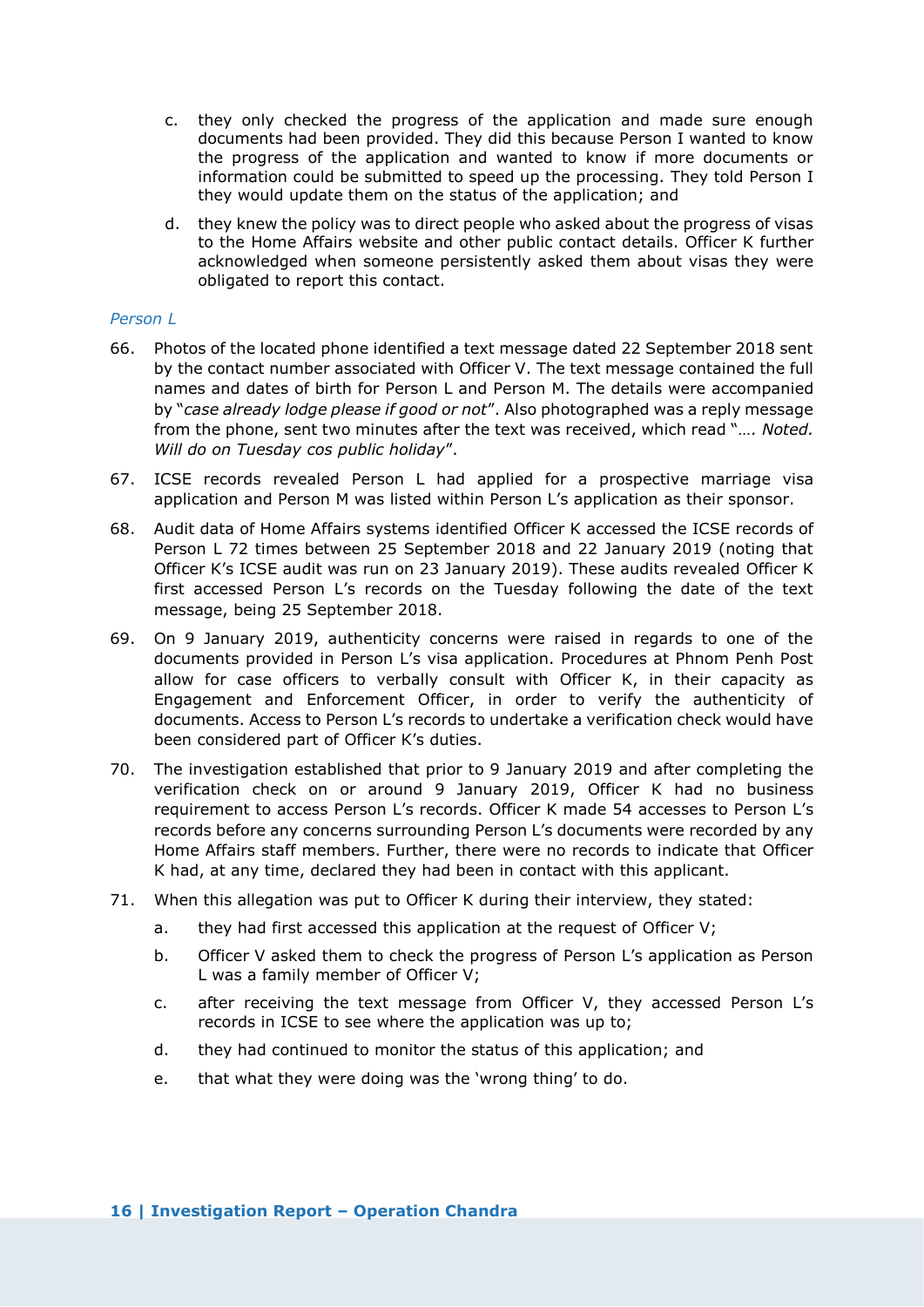#### *Other disclosures relating to Category 2*

- 72. During the interview with Officer K about their unauthorised accesses to visa records referred to in **Category 2**, it was determined that Officer K had also disclosed official information in relation to the following visa applications without authorisation:
	- a. Person D The decision maker in Person D's visa application identified that there was a need to undertake an interview with Person D due to an allegation that Person D was in a contrived marriage for the purpose of obtaining a visa. Officer K advised they were unaware of any plans to create a fake or contrived relationship for Person D, however they told Officer V about the allegation involving Person D. Officer K was asked if Officer V offered them anything in return for checking Person D's records. Officer K stated that there was no offer of money as it complicated the situation and caused reputational issues. Similar to earlier statements, Officer K said they did it in exchange for having a good future relationship and friendship with Officer V. Officer K pointed out that they, their spouse and other close family members all had very good jobs and they did not need any extra money.
	- b. Person E Officer K stated that Officer V would have only wanted an update on the progress of the application. Officer K was asked if Officer V offered them anything for checking Person E's records, to which Officer K stated they had not. Officer K stated that Officer V would have only wanted to know which part of the visa process the application was up to.
	- c. Person F Officer K stated they accessed Person F's records on behalf of a colleague of Officer K's mother and that Person F was a relative of this person. Officer K advised they provided feedback on where the application was up to and that was all they could do. Officer K said they felt 'annoyed' that they continuously asked their mother about the progress of the application.

Category 4: Failure to declare all real or perceived conflicts of interest that directly relate to their role

#### *Person I*

- 73. Investigators observed several text messages in the located phone that suggested Person I had been in contact with the located phone regarding several visa applications in 2014 and 2016. There were no records to suggest Officer K had declared a conflict of interest in relation to their involvement in or access to Australian visa applications associated with Person I. There were no records to suggest Officer K advised Home Affairs of any inappropriate contact by Person I.
- 74. One of the messages on the located phone was sent on 3 November 2014 and contained the full name of the sibling and niece of Person I. The message containing these details finished with the phrase "*really appreciates your help*".
- 75. Case notes on the file of Person I's sibling's file identified Officer K was involved in processing the siblings' visa application on the day it was granted, being 4 December 2014. According to these notes, Officer K responded to an email from Person I's sibling after they requested a status update on the visa applications belonging to themselves and their child. There were no records contained in these case notes or on Officer K's personnel file that they had declared any potential conflict of interest in regard to either of these applications despite them apparently being contacted by Person I on the located phone about the two applicants just over a month prior.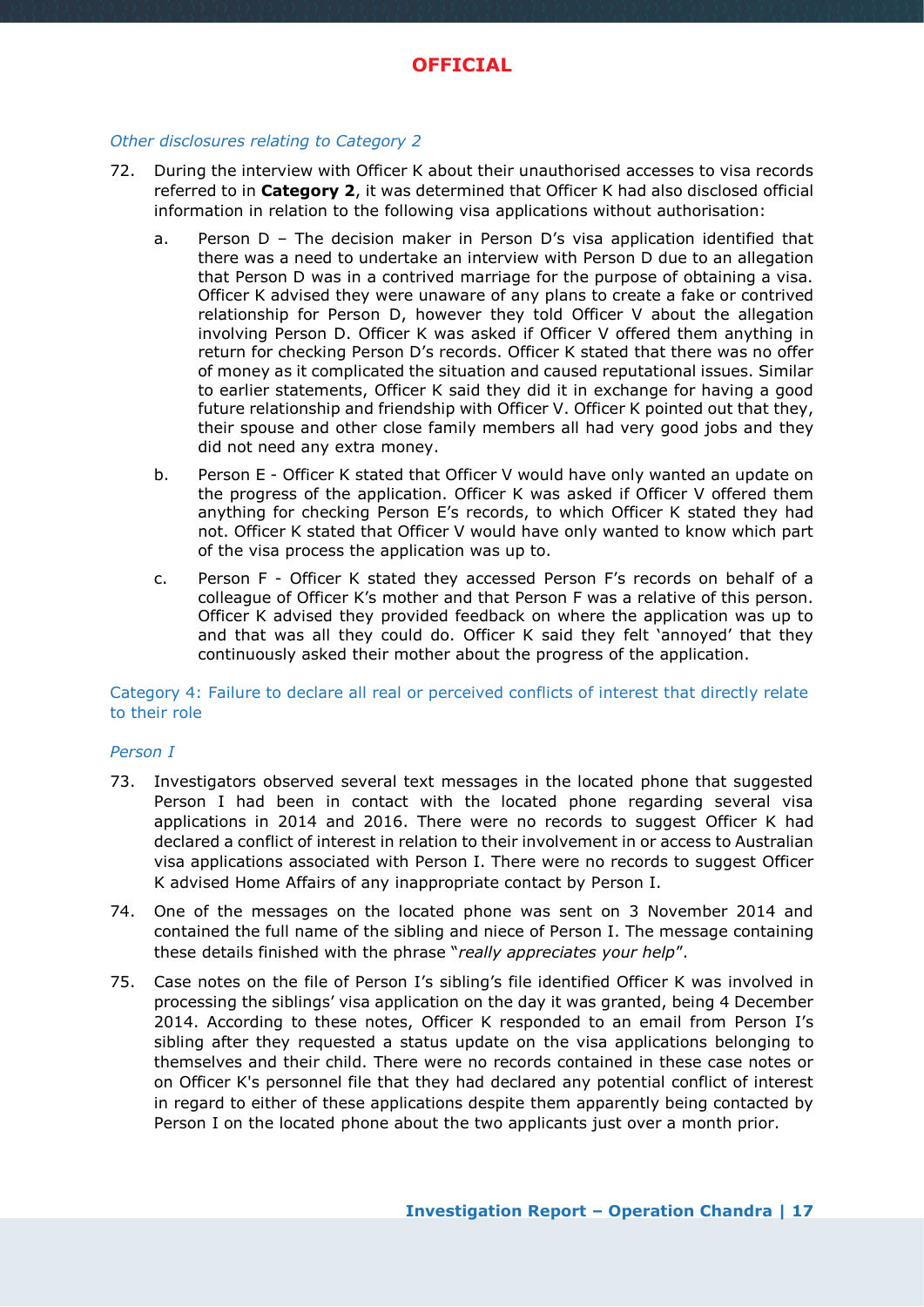- 76. When the allegation was put to Officer K about failing to declare contact with Person I, they stated:
	- a. they had declared their association with Person I to a former PMO at Phnom Penh Post in 2011 but they could not recall how they declared this association; and
	- b. they did not declare being approached about the visa application of Person I's sibling in 2014, even after they had official involvement in processing the application.

#### *Officer V*

- 77. Text messages on the located phone showed contact with the number associated with Officer V as far back as 2014 and as recently as September 2018. Further, the located phone showed 298 missed calls from Officer V's phone number.
- 78. A review of all the captured text messages between the located phone and the contact number for Officer V indicated the messages appeared to relate to the transfer of money and the request for information in relation to specific active visa applications.
- 79. The investigation established that Officer K had made no further declarations regarding contact with Officer V since their declaration on 6 June 2011.
- 80. In the first half of the interview, Officer K was asked whether they had any contact with Officer V since their resignation in 2010. Officer K stated they had breakfast once or twice in the same restaurant as Officer V 'a long time ago' but they had only briefly said hello to each other. Officer K stated they never spoke to Officer V about the circumstances of their resignation but Officer K felt nervous interacting with them because the resignation was "unusual" in the sense that it was sudden and unexpected. As such, Officer K stated they did not want to get "involved" with Officer V. Officer K claimed they had not had any further contact with Officer V since the brief encounter at the restaurant.
- 81. Officer K further explained they knew Officer V when they both worked together at Phnom Penh Post but Officer K did not know them very well as they were only work colleagues. Officer K stated they did not work on any visas for persons associated with Officer V.
- 82. During the second half of the interview, Officer K explained they did not tell investigators about their contact with Officer V in the first half of the interview because they knew that Officer V had some previous issues with Home Affairs and they believed this would therefore affect them. It was for this reason that Officer K also did not declare their contact with Officer V to Phnom Penh Post.
- 83. When the text messages contained in the located phone were put to Officer K, they stated:
	- a. they did not declare any of their phone contact with Officer V, including when Officer V had asked Officer K to help with Australian visas;
	- b. they were aware of their obligations to declare their contact with Officer V;
	- c. they would classify their friendship with Officer V as 'good friends' and they did not want to cut off contact with Officer V; and
	- d. Officer V was only in contact with them on an occasional basis.
- 84. Photographs obtained of text messages within the located phone under Officer K's workstation identified contact with Officer V's contact number which appeared to relate to the payment of funds to the user of the phone, including:

#### **18 | Investigation Report – Operation Chandra**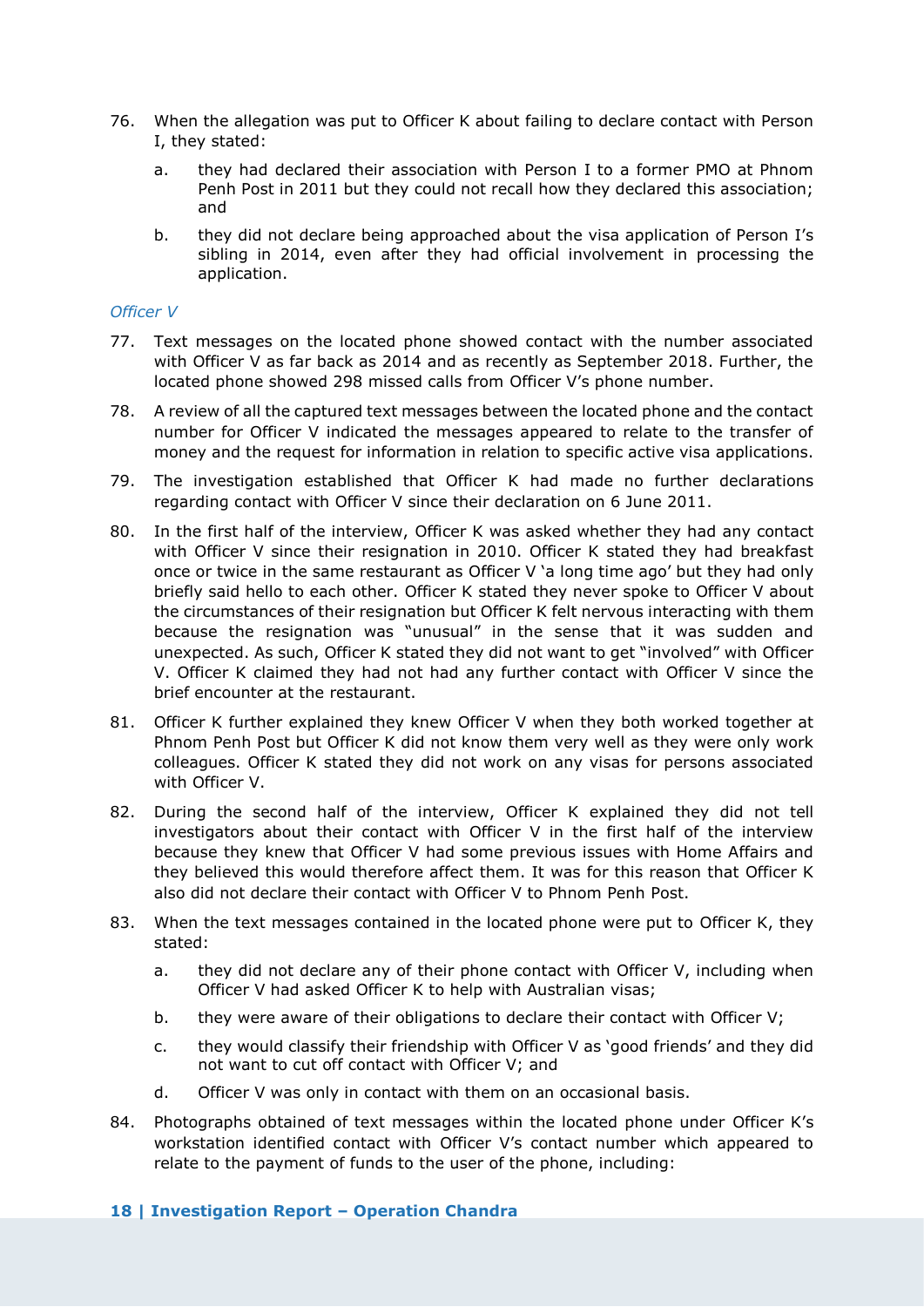

- a. Officer V messaging the phone on 24 November 2014 with "*Money is ready I think we should meet in front of...*" (note: the rest of this message was not captured in the sample taken from this phone);
- b. A message from the phone to Officer V dated 11 May 2018 which read "*i got all \$. Thanks...* "; and
- c. Another message from the phone to Officer V dated 29 June 2018 which read "*Thanks ... Is this wing?*"
- 85. When the text messages regarding payment of funds were put to Officer K, they stated:
	- a. the messages "have something to do" with their mother;
	- b. the messages relate to a loan Officer K's mother had given Officer V and Officer V was trying to return it;
	- c. "wing" is a reference to Cambodia's mobile money transfer platform "Wing Money Transfer & Payment Services"; and
	- d. the repayments were made in small instalments over the years and some of these were made using the Wing Money Transfer & Payment Services.
- 86. When explaining the \$10,000 USD loan to Officer V, Officer K stated that:
	- a. in 2014 Officer V urgently needed money. As a result of this, Officer V asked to borrow money from Officer K and Officer K's mother. Officer K did not have money to loan however Officer K's mother loaned Officer V about \$10,000 USD;
	- b. Officer V contacted other people to borrow money because they needed more than \$10,000 USD;
	- c. they do not know how much is left to repay on the loan owing to their mother, but they thought it might be "a few thousand";
	- d. Officer K's mother, was from the "old generation" in Cambodia who did not keep her money in a bank account;
	- e. Officer V paid Officer K's mother interest on the loan; and
	- f. there was no contract between Officer V and Officer K's mother for the loan because the two parties trusted each other.
- 87. Officer K stated that the payments received from Officer V were not in return for disclosing information about visa applicants. At various times in the interview, Officer K was asked what benefit they received from Officer V for assisting with the visa applications. Officer K advised:
	- a. that Officer V had a relative in Australia and that should Officer K visit Australia again, they could stay at their residence; and
	- b. Officer V was in a 'good family' and had a 'good' business. Officer K said they knew Officer V had business contacts that may be able to help them in the future, potentially with other job opportunities.

#### **Allegations involving the imposter immigration email address**

- 88. On 1 November 2018, the PMO within Phnom Penh Post reported an integrity incident that had occurred the previous day to both I&PS and ACLEI.
- 89. The report stemmed from a call to Phnom Penh Post by visa applicant, Person M, the day before. Person M contacted Phnom Penh Post to advise they could not attend an interview scheduled for that day, however staff at Phnom Penh Post were unable to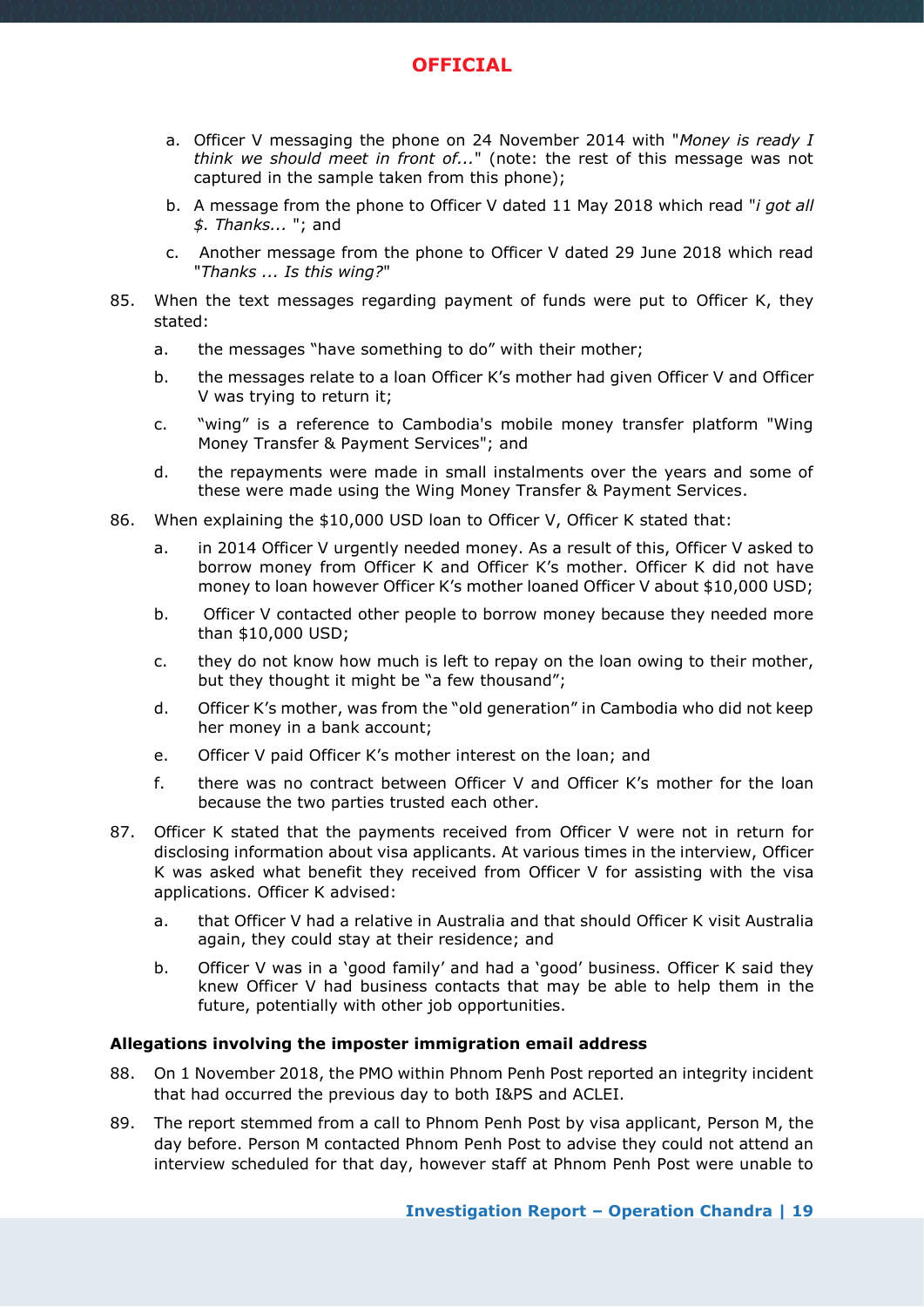locate the appointment. After conducting system checks and confirming no appointment had been scheduled for Person M, the following information from them:

- a. Person M had been receiving emails about their interview from a Gmail email address which they were able to provide to the department;
- b. Person M had not met anybody at Phnom Penh Post or outside of the embassy grounds to discuss their application;
- c. Person M had not paid money to anyone; and
- d. the sponsor of Person M's application received a phone call from "Immigration in Australia", informing them of the scheduled interview.
- 90. On 31 October 2018, Person M emailed the first name, contact number and the DFAT email address of the person who had contacted them about their visa application.
- 91. The investigation established:
	- a. No DFAT email accounts were found to be in contact with the Gmail address provided by Person M;
	- b. The contact number was registered to the DFAT Melbourne office but not to a particular employee;
	- c. No user existed with the email address provided by Person M; and
	- d. No records in the incident report indicating that anyone from the Phnom Penh Post would have been calling the sponsor of Person M's application.
- 92. As such, it is unknown who in DFAT was calling the sponsor.
- 93. During the investigation, systems audits were undertaken to ascertain which staff members at Phnom Penh Post had accessed Person M's or their sponsor's visa applications. The audit identified visa processing officer, Officer Z, accessed the sponsors ICSE records once on 11 October 2018, without an apparent business need. It was further discovered that Officer Z may have accessed a total of six other visa applications without a business need.

#### **Officer Z**

- 94. Officer Z commenced employment as a LEE with Phnom Penh Post around mid-2012. From 2015, Officer Z was a visa processing officer.
- 95. The investigation obtained training records which confirmed that Officer Z had completed 196 training modules between 3 July 2012 to 6 March 2019. A significant portion of this training related to fraud and corruption awareness as well as conduct and behaviour.

#### **System audits relating to Officer Z**

- 96. Following the identification of Officer Z, on 1 February 2019 ACLEI obtained a full ICSE access audit for Officer Z from the date they commenced employment with Phnom Penh Post.
- 97. On 25 March 2019, a number of email enquiries were located which sequentially followed the access by Officer Z on 11 October 2018. The investigation determined it was plausible that Officer Z had accessed these applications to see if the related enquiries were associated with their caseload. As such, the investigation focused on the six accesses identified from the full ICSE audit.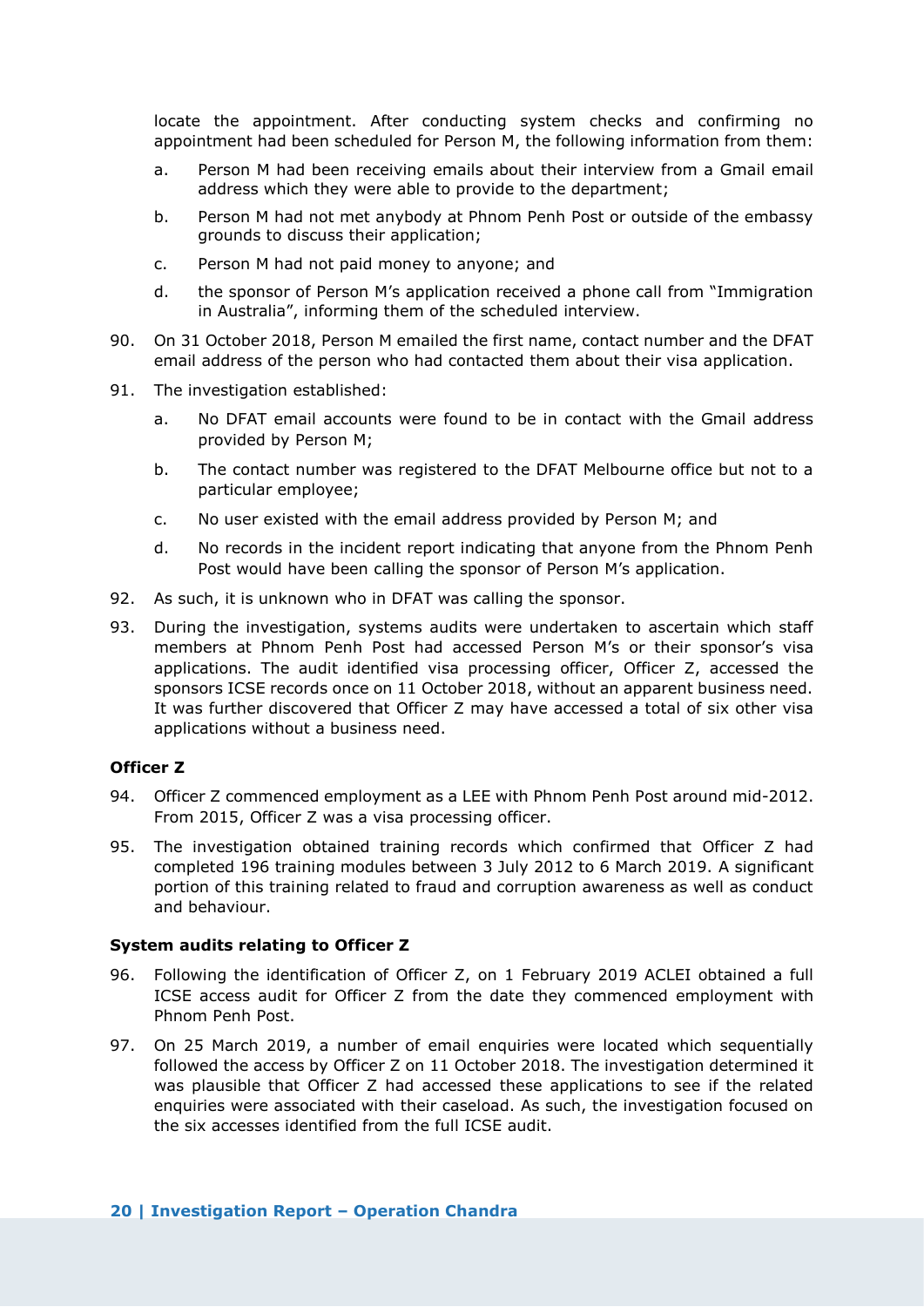

#### **Evidence obtained during the investigation**

98. Whilst in Cambodia, Officer Z was invited to an interview with ACLEI in relation to the allegations. Officer Z agreed to speak to the investigators and the interview was held on 26 March 2019 at the Australian Embassy. The six allegations put to Officer Z in interview are outlined below:

#### Allegation 1: Person N

- 99. Assessment of audit data contained in ICSE identified that Officer Z accessed records related to Person N 14 times from 27 September 2018 to 22 February 2019 without a known business need.
- 100. Further, audit data revealed that Officer Z accessed the records of a different person with the same name as Person N eight times on 26 October 2018 and 3 January 2019, without a business need.
- 101. Prior to any allegations being put to them, Officer Z stated that they liked 'researching' and being 'curious' in their work. Officer Z explained this meant they asked their supervisors a lot of questions to the point where they felt they were beginning to annoy them. Officer Z stated this led them to conduct further research in order to answer their own questions where possible.
- 102. When the allegation was put to Officer Z, they stated that they wanted to learn from other applications so they could contribute to their team to make sure their applications were of the same standard and followed consistent workflows.
- 103. It was put to Officer Z that they were trying to find an application and to pass information outside of Phnom Penh Post. In response to this, Officer Z stated that:
	- a. they knew visa officers could be offered money to provide confidential information but they respected their values and their workplace so they would have no reason to engage in such activity;
	- b. no one asked them to look up this application;
	- c. they would not sell their values or the respect they had for their workplace, particularly when they had worked at Phnom Penh Post for so long and had studied hard in order to get a good job; and
	- d. from their perspective, they did not have any intention to provide the visa applicant's information to anyone.

#### Allegation 2: Person O

- 104. Assessment of audit data revealed that Officer Z accessed records related to Person O 20 times from 10 October 2017 to 5 March 2019 without a known business need. Person O was involved in an application to the Administrative Appeals Tribunal (AAT) after their prospective marriage visa was refused.
- 105. When investigators put this allegation to Officer Z, they stated:
	- a. they accessed the records only because they were curious to learn about complex applications to the AAT;
	- b. they did not have any other purpose than just wanting to learn and improve the quality of their work;
	- c. they had been told by their MCO that they may be asked to grant permanent class visas, not just assess them, and this motivated Officer Z to learn more about permanent visa processing;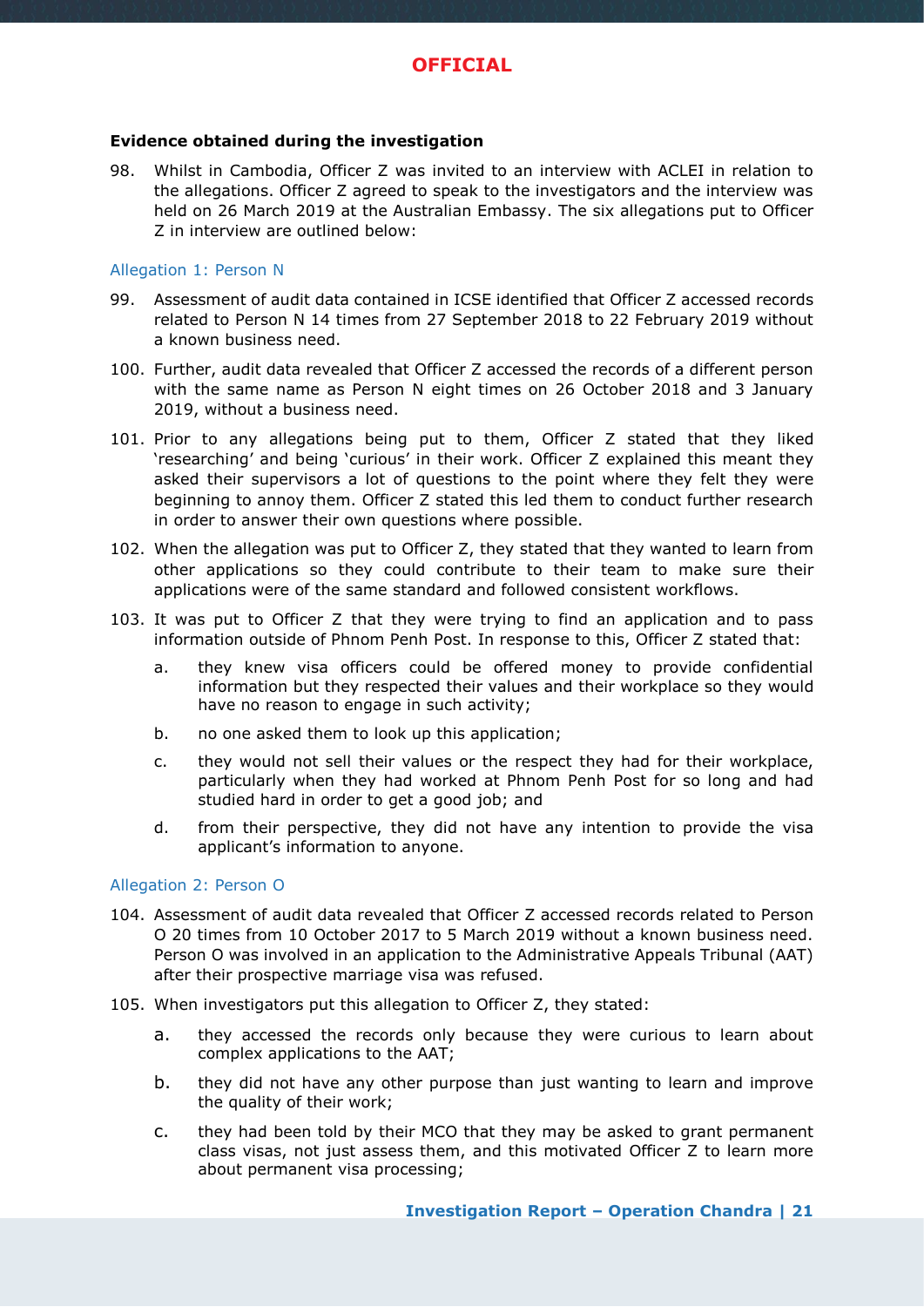- d. sometimes they became bored with the caseload they were working on so would sometimes view applications handled by their colleagues so they could read and learn about something new or different;
- e. they had no ulterior purpose for accessing applications assigned to their colleagues other than to learn from them;
- f. they did not access these applications in return for money or favours; and
- g. nobody asked them to look up Person O's applications.

#### Allegation 3: Person P

- 106. Assessment of audit data revealed that Officer Z accessed records related to Person P 43 times from 5 July 2018 to 15 January 2019 without a business need.
- 107. The assessment also revealed that Officer Z accessed records related to Person P's spouse and child a total of 13 times between 5 July 2018 and 22 October 2018, without a known business need.
- 108. When this allegation was put to Officer Z during their interview, they stated that:
	- a. the applicant had changed their visa class and this was something new to Officer Z. As a result, Officer Z wanted to learn about the application;
	- b. nobody asked Officer Z to check Person P's application; and
	- c. if somebody asked Officer Z to check the status of Person P's application, they would have reported it as it is against the LEE Code of Conduct.

#### Allegation 4: Person Q

- 109. Assessment of audit data revealed Officer Z accessed records related to Person Q 48 times from 19 April 2018 to 22 February 2019 without a known business need.
- 110. When this allegation was put to Officer Z, they stated:
	- a. there were not many complex applications for Australian based applications but there were in the offshore cohort and that Person P's application was one of these complex applications; and
	- b. they overheard their colleagues discussing the application and wanted to look into it to learn from it; and
	- c. nobody asked them to look it up.

#### Allegation 5: Person R

- 111. Assessment of audit data revealed Officer Z accessed records relating to Person R five times on 17 December 2018, without a business need. Further, the data revealed that Officer Z also accessed the records of Person R's father, eight times on 17 December 2018 without a known business need.
- 112. When this allegation was put to Officer Z, they stated that:
	- a. they did not remember why they had accessed these records;
	- b. they may have viewed the application because they were 'curious' but they cannot recall the applicant's name;
	- c. nobody from outside Phnom Penh Post asked the, to look at the records and stated that if this happened they would have reported it to their manager.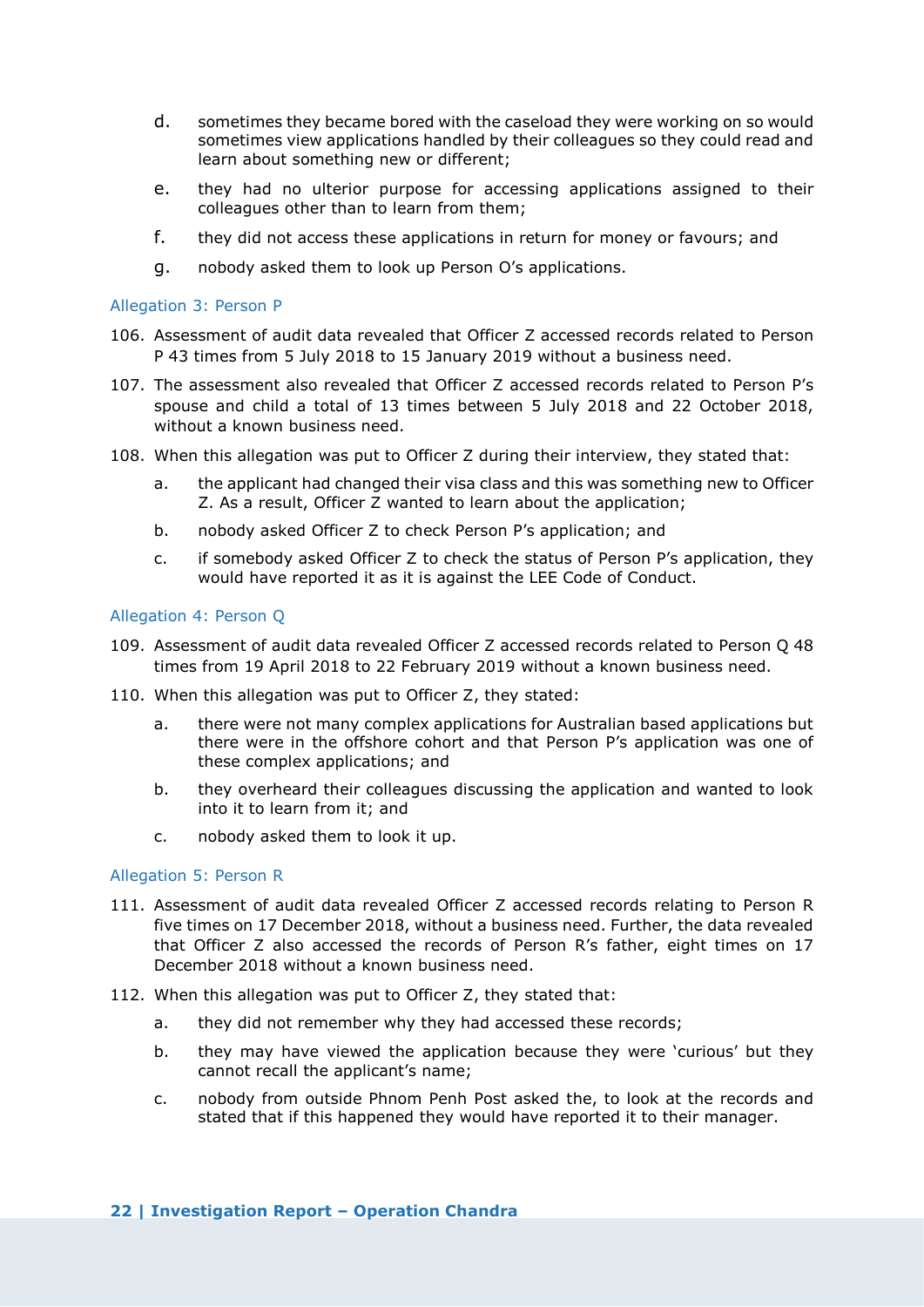#### Allegation 6: Officer U

- 113. Assessment of audit data revealed that Officer Z accessed records relating to former work colleague, Officer U four times on 11 December 2018, without a known business need. Further, the data revealed Officer Z also accessed records related to Officer U's partner three times on 11 December 2018, without a known business reason.
- 114. The investigation did not locate any documents to indicate Officer Z declared accessing the records of their former colleague.
- 115. When these allegations were put to Officer Z during the interview, they stated that:
	- a. they had come across Officer U's ICSE records by accident when looking for someone with a similar name and wondered whether the records were their former colleagues. As such, Officer Z opened the records and viewed the photo to confirm whether it was Officer U;
	- b. Officer U had told Officer Z and other LEEs that they were travelling to Australia to look after a sick relative but Officer Z overheard another colleague discussing Officer U's plans in Australia which were different to what Officer U had told Officer Z. Officer Z believed they had been lied to by Officer U so they looked into Officer U's application to confirm the reason they travelled to Australia;
	- c. their colleague would talk to Officer Z occasionally about Officer U and their time in Australia which made Officer Z "more curious" about what Officer U was doing;
	- d. they knew they should not have looked into Officer U's record but they did not pass the information they obtained from accessing these records on to anyone;
	- e. they did not declare the access because they did not want to cause suspicion; and
	- f. they were not very friendly with Officer U.

# <span id="page-22-0"></span>**Findings**

- 116. I am required under s 54 of the LEIC Act to provide my findings on the corruption issues.
- 117. I am satisfied that the evidence obtained in the course of Operation Chandra that Officer K and Officer Z engaged in corrupt conduct, namely, abuse of office and corruption of any other kind.<sup>15</sup>
- 118. 'Abuse of office' is not defined in the LEIC Act. It is a concept primarily used in the context of criminal law. It generally involves using one's office, or the information obtained in their official capacity, to dishonestly benefit oneself or another, or to dishonestly cause detriment to another.<sup>16</sup>
- 119. 'Corruption of any other kind' is also not defined in the LEIC Act. It generally involves a staff member engaging in conduct which was

<sup>&</sup>lt;sup>15</sup> Law Enforcement Integrity Commissioner Act 2006 (Cth), ss  $6(1)(a)$  and (c)

<sup>16</sup> Criminal Code (Cth), s 142.2(1).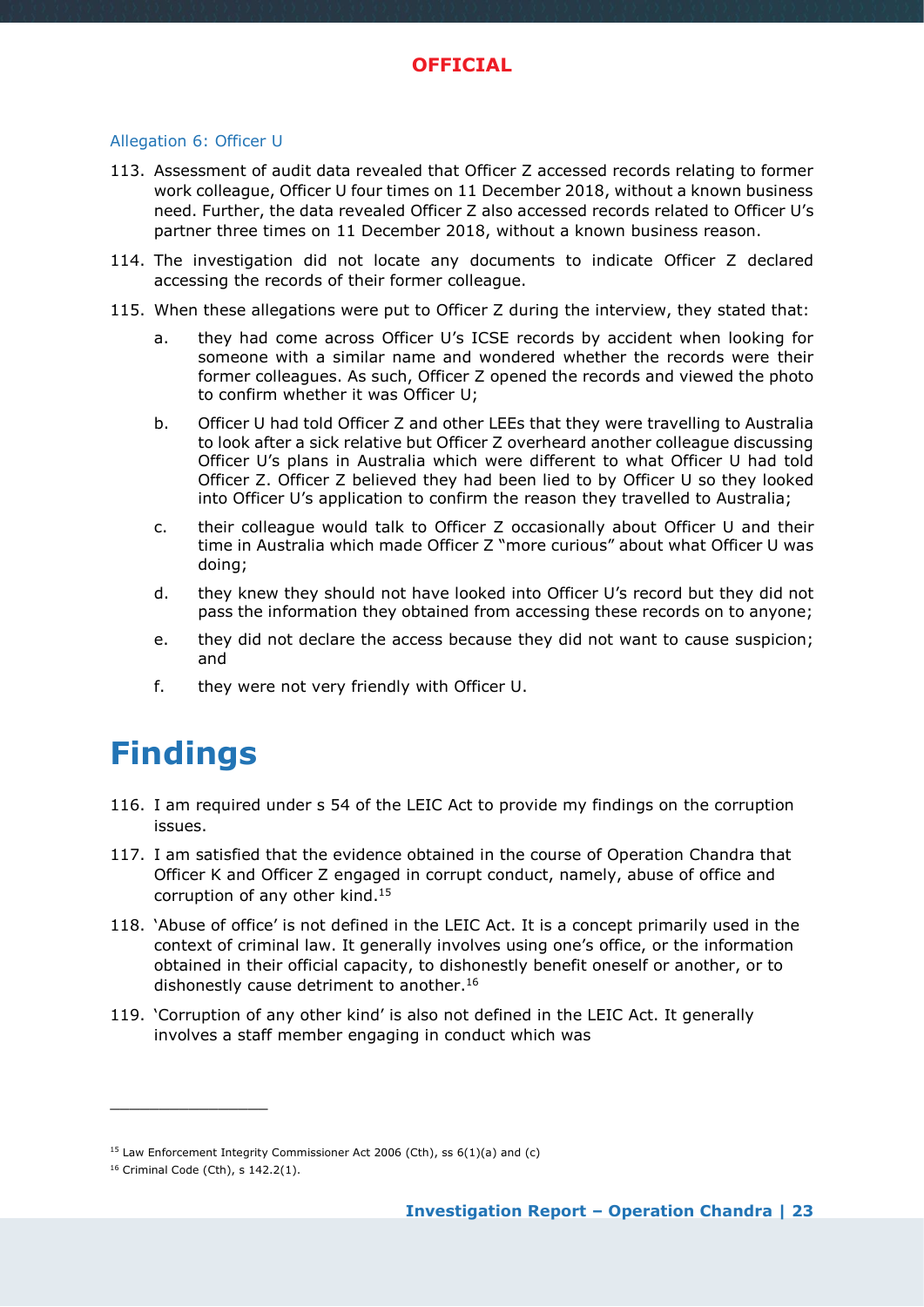- a. a deliberate act of dishonesty, breach of the law, or abuse of public trust or power that undermines or is incompatible with the impartial exercise of an official's powers, authorities, duties or functions; or
- b. a moral impropriety in, or in relation to, public administration.<sup>17</sup>
- 120. While my findings concern corruption, not criminality, I consider these general elements expounded in the criminal law useful in considering whether a staff member of a law enforcement agency has engaged in conduct involving an abuse of their office.
- 121. As a LEE, Officer K and Officer Z were obliged to adhere to the standards of behaviour specified in the LEE Code of Conduct. In particular, they were required to:
	- a. behave in a way that upholds the integrity and good reputation of Phnom Penh Post;
	- b. behave honestly and with integrity in the course of their employment with Phnom Penh Post;
	- c. not use their official position to influence improperly or try to influence colleagues or members of the public by giving or receiving gifts or by entering into financial or other arrangements with them;
	- d. maintain appropriate confidentiality including about information obtained during the course of their employment;
	- e. not misuse information obtained in the course of their duties or disclose it to any person unless they were authorised to do so;
	- f. disclose and take reasonable steps to avoid, any conflict of interest, either real or apparent, in connection with their employment in the Phnom Penh Post;
	- g. disclose any interests, financial or otherwise, including in respect of family and friends, that could conflict with the proper performance of their duties. They must also take whatever action is necessary to avoid that conflict; and
	- h. not make improper use of inside information, or their duties, status, power or authority in order to gain, or seek to gain, a benefit or advantage for themselves, or for any other person. This extends to their family, where the gift or benefit is a direct result of their official duties.
- 122. The LEE Code of Conduct specified that Officer K and Officer Z were required to adhere to Australian principles and standards of conduct in the workplace. The core underlying principles of such conduct, include:
	- a. to act in accordance with local law and applicable Australian law;
	- b. to deal equitably, honestly and in a professional manner with both the public and colleagues;
	- c. to ensure there is no real or apparent conflict of interest; and

<sup>&</sup>lt;sup>17</sup> Independent Commission Against Corruption v Cunneen (2015) 256 CLR 1 at [76].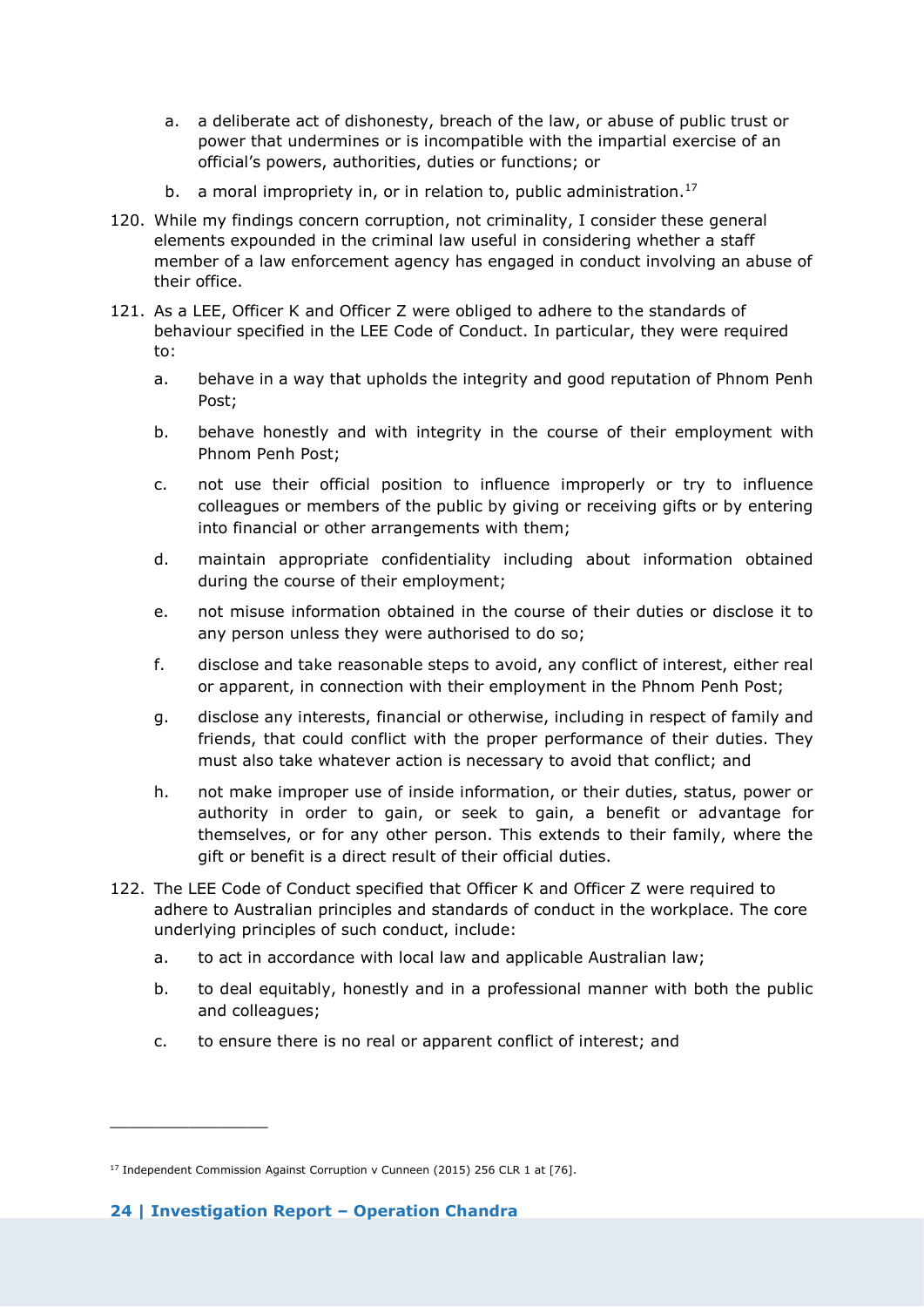#### **OFFICIAL**

d. to ensure their professional or personal behaviour does not bring the Australian Embassy or the Australian Government into disrepute.

### <span id="page-24-0"></span>**Findings in relation to Officer K**

- 123. On the basis of the evidence and material collected and analysed in the course of Operation Chandra I find the following:
	- a. Officer K accessed their own visa records to review the basis on which their visa application was refused by Home Affairs and to use this information to benefit their future applications in a way that an ordinary member of the community would not be able to do.
	- b. Officer K deliberately accessed records in the Home Affairs systems related to their family members and members of the Cambodian community without a business need. Furthermore, the seriousness of Officer K's conduct is compounded by the use of the Home Affairs systems to:
		- i. covertly conduct a 'background check' on their potential in-law to ascertain whether they were of good character and had been married before; and
		- ii. monitor their sibling's attendance at university in Australia.
	- c. The disclosure of visa information to Person H, Person J, Person L, Person E and Person F (referred to in Category 3), meant they had access to visa information they may not have been privy to had it not been for their association with Officer K. It also allowed these applicants to circumnavigate the processing timeframes within Home Affairs and enabled them to receive visa information quicker than they otherwise would have.
	- d. Officer K failed to declare conflicts of interest following their contact with Officer V, Person I and visa applicants whom they were in contact with on the located phone. The declaration of actual, potential or perceived conflicts of interest is a key mechanism used by public sector agencies to identify the risks facing staff members and their ability to effectively and impartially perform their duties. Disclosing associations with these people would have enabled Phnom Penh Post to manage these risks by, for example, adjusting Officer K's duties or requiring them to remove themselves from the conflict. Given the concealed nature of their contact with these people on the located phone, I am satisfied that Officer K did not declare their association due to their awareness of the consequences that would follow having such relationships.
	- e. I am not satisfied there is sufficient evidence to conclude that Officer K received a financial benefit through accessing and disclosing information. However, I find that Officer K received a personal benefit for assisting Officer V. Officer K stated during interview that they completed these checks for Officer V in order to maintain a good relationship for Officer K to leverage off in the future.
	- f. In addition to a personal benefit, I am further satisfied that Officer K's conduct was motivated by obtaining an intangible benefit, known as 'social capital'. Social capital is the non-monetary benefit or improved social standing that can be gained through engaging in corrupt conduct. Officer K undertook unauthorised checks and disclosed official information in order to increase the standing and reputation of their family within the local Cambodian community. Even by their own admission, Officer K acknowledged that if they were not seen to assist people in their community, it could lead to reputation damage for their family.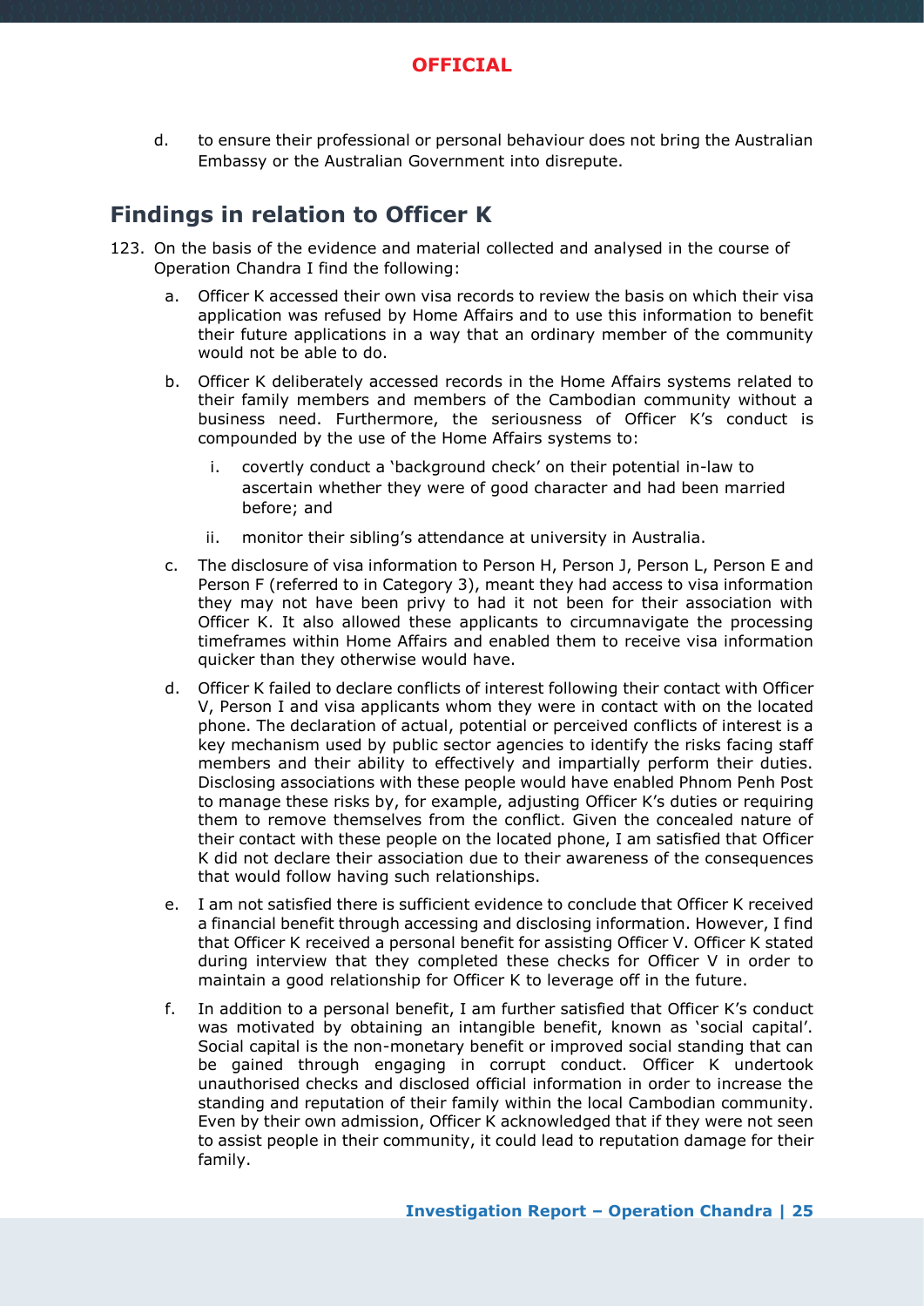- g. The gravity of Officer K's conduct is exacerbated by their position as Enforcement and Engagement Officer at Phnom Penh Post. Officer K's position required them to operate under Home Affairs' integrity framework on a daily basis by, amongst other things, conducting integrity checks and identifying integrity issues within visa processes. As such, I am satisfied that they held an intricate understanding of the policies and laws around appropriate use and disclosure of official information and the need to declare all real or perceived conflicts of interest.
- 124. Accordingly, I find that pursuant to  $ss 6(1)(a)$  and  $(c)$ , Officer K engaged in corrupt conduct.

### <span id="page-25-0"></span>**Findings in relation to Officer Z**

*…………..*

125. On the basis of the evidence and material collected and analysed in the course of Operation Chandra I make the following findings:

#### **Access to records relating to former colleague, Officer U**

- 126. The investigation did not identify any evidence that Officer Z had authorisation or an official business need to access the records of their former colleague, Officer U. The investigation did uncover records that showed Officer U's visa application was transferred to a different office for processing in order to minimise the possibility of Officer U's work colleagues having any official involvement in their application. Furthermore, the investigation did not locate any records to suggest Officer Z had previously come forward and declared their access to Officer U's records, as is the usual procedure when an employee accesses a record related to someone they know personally.
- 127. Officer Z's conduct was in breach of their responsibilities under the LEE Code of Conduct. Specifically:
	- *An employee must use the resources of the Australian Embassy, Phnom Penh in a proper manner.*
	- *The property of the Australian Embassy is to be used for official purpose only, and is to be used efficiently and effectively.*
- 128. I am satisfied that Officer Z understood what constituted appropriate and inappropriate access to Home Affairs information. By their own admission, Officer Z told investigators that their actions in accessing Officer U's records were "wrong" and that it was against Home Affairs policy to do so. Officer Z's integrity training records indicated they were aware of Home Affairs policies regarding inappropriate access to systems.
- 129. Importantly, had it not been for Officer Z's position as a staff member of Home Affairs, they would not have been privy to the visa information relating to Officer U.
- 130. Accordingly, I am satisfied that in engaging in the aforementioned conduct, Officer Z engaged in corruption of any other kind pursuant to  $s$  6(1)(c) of the LEIC Act. Officer Z deliberately, and in contravention of their obligations under the LEE Code of Conduct, accessed the information of their former colleague to satisfy their curiosity. It was an inappropriate use of Commonwealth resources.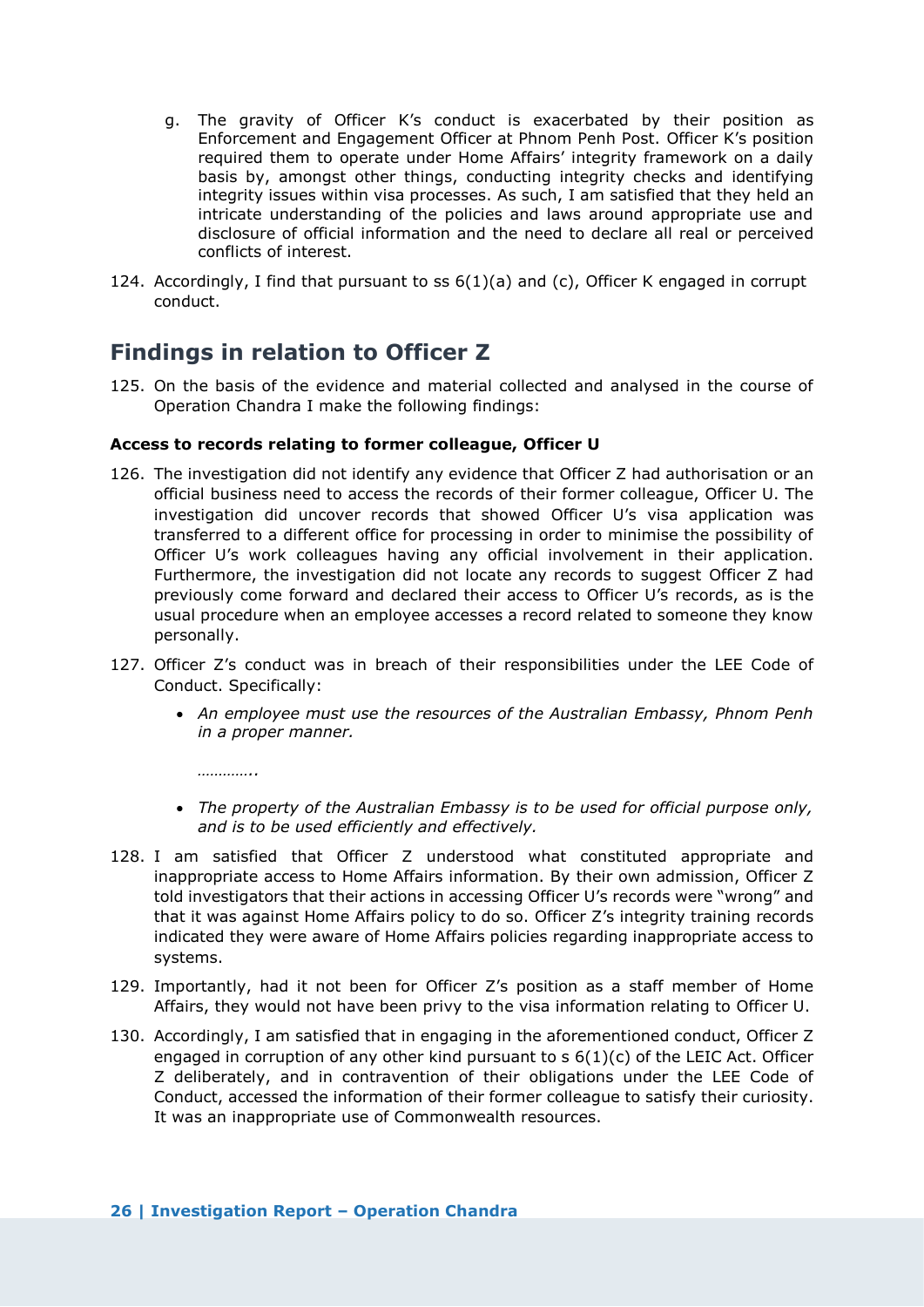

Accesses relating to remaining five visa applicants - Person N, Person O, Person P, Person Q and Person R

- 131. While the evidence obtained in the course of Operation Chandra supports a conclusion that Officer Z engaged in improper conduct in relation to the remaining six accesses, I am not satisfied that these accesses support a corruption finding.
- 132. The evidence demonstrates that Officer Z breached policy by accessing visa records which were allocated to their colleagues. Officer Z's explanation throughout the interview was mostly consistent. They assert that they accessed the records in order to learn more about visa processing to inform their work.
- 133. The investigation found that Officer Z likely perceived the accesses to be workrelated. The investigation did not find any evidence which contradicted Officer Z's statements that they had not released official Home Affairs information without authorisation, or that they had misused the information by attempting to influence the processing of visas.
- 134. It is clear that Officer Z breached policy and duties by accessing these five visa applicants. However, I am not satisfied that the evidence demonstrates that they engaged in corrupt conduct in doing so.

# <span id="page-26-0"></span>**Action under Part 10 of the LEIC Act**

135. On 19 June 2019, LEE Code Investigation and Determination reports regarding the investigations into Officer K and Officer Z were completed and provided to DFAT.

# <span id="page-26-1"></span>**Corruption Prevention Observations**

- 136. This investigation formed part of ACLEI's Visa Integrity Taskforce (VITF). The VITF was established in 2017 by the then Integrity Commissioner to target corrupt conduct by staff members involved in the processing of visas in various Australian overseas posts. The Taskforce officially concluded on 30 June 2020, although some related investigations are still being finalised. Whilst the VITF has concluded, this investigation highlights corruption risks and vulnerabilities along with risk mitigation strategies which have since been implemented.
- 137. At the time of the corrupt conduct, Home Affairs had, in cooperation with DFAT, implemented an integrity framework for visa processing at Australian overseas posts. These included a dedicated integrity unit at post; mandatory acknowledgments of and undertakings to comply with the LEE Code of Conduct; declarations of private, financial and other interests and secrecy; and mandatory training inclusive of online courses relating to integrity and visa processing. Despite these risk mitigation measures, the corrupt conduct occurred due to systemic and cultural vulnerabilities.
- 138. This investigation highlights the significance that social capital can have as a motivating factor for corrupt conduct, to the extent that it can be perceived by the employee to override their official responsibilities. Officer K repeatedly stated that they knew they were not authorised to access and disclose the information identified in this report, and also confirmed they were aware of the associated conflicts of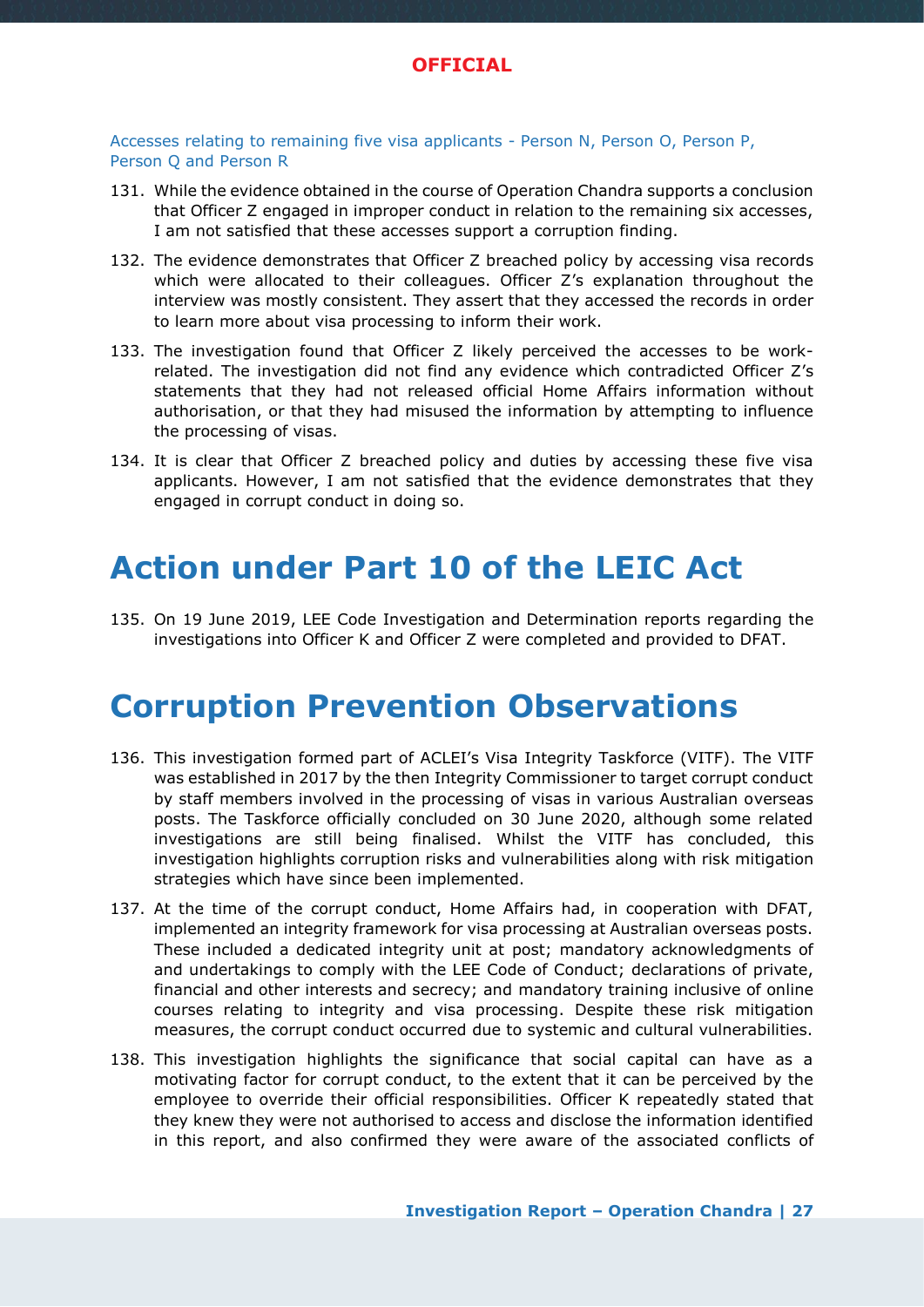interest. Ultimately, however, they were more motivated by their desire to retain and potentially elevate their social standing in the local community.

- 139. Social capital was also intentionally leveraged by Officer V in the form of reach back. Reach back occurs when former employees seek out serving employees, who may feel pressured to provide favours, access or information due to a sense of misplaced loyalty, or the repayment of a debt or favour.<sup>18</sup>
- 140. To effectively mitigate against the risks associated with social capital and reach back, agencies must ensure they identify, assess and treat the unique risks within their operational environment<sup>19</sup>. Examples of controls that can be effective in reducing these risks can include:
	- a. Effective management oversight and training. Front-line managers are in a unique position to understand the social context and pressures faced by their team. Effective training for managers can equip them to support their staff and drive high performance, or address / escalate any performance or integrity concerns.<sup>20</sup> Performance management programs can also be used to hold managers accountable for monitoring and responding to integrity risks.
	- b. Fit-for-purpose systems access controls that include proactive monitoring. These could have enabled early identification of the ongoing unauthorised access engaged in by Officer Z and intervention to avoid the situation escalating; and
	- c. Tailored integrity training that specifically addresses the risks of social capital and reach back, as well as what, when and how to report any requests for or examples of unauthorised access. Using real-life but anonymised examples can be an effective way to demonstrate the impact and consequences of corruption, and highlight that instead of improving an official's reputation, it is more likely to result in their social standing being significantly undermined.
- 141. ACLEI and Home Affairs officers involved in the VITF provided briefings and anticorruption training to both Australian-based staff and LEEs in a number of overseas posts whilst on location. This training raised awareness of the integrity and corruption risks associated with visa processing and whilst highlighting the investigation capabilities of both agencies in relation to these matters, created a strong deterrent for future offenders. Senior officials were also briefed to tighten processes and procedures to ensure risks are managed appropriately at a local level.
- 142. ACLEI has published a range of fact sheets addressing different drivers of corruption, including social capital, grooming, reach-back, conflicts of interest, and the risks that these present.<sup>21</sup> These are available on the ACLEI website and were drawn to the attention of visa processing officers at Australian overseas posts following this investigation. ACLEI regularly presents to Home Affairs officers prior to their deployment on integrity risks, mitigation strategies and reporting requirements.

<sup>20</sup> ACLEI Corruption Prevention Concepts: Frontline Manager Capability

\_\_\_\_\_\_\_\_\_\_\_\_\_\_\_\_

<sup>&</sup>lt;sup>18</sup> ACLEI Corruption Prevention Concepts: Grooming (https://www.aclei.gov.au/sites/default/files/18362 - aclei -\_corruption\_prevention\_final.pdf?acsf\_files\_redirect)

<sup>&</sup>lt;sup>19</sup> ACLEI Corruption Prevention Concepts: Social Capital (https://www.aclei.gov.au/sites/default/files/aclei\_factsheet\_-\_corruption\_prevention\_concepts\_-\_social\_capital.pdf).

<sup>(</sup>https://www.aclei.gov.au/sites/default/files/aclei\_corruption\_prevention\_concepts\_factsheet\_-

frontline\_management\_capability.pdf)

<sup>&</sup>lt;sup>21</sup> ACLEI website, Corruption Prevention Factsheets [\(https://www.aclei.gov.au/corruption-prevention/corruption-prevention](https://www.aclei.gov.au/corruption-prevention/corruption-prevention-factsheets)[factsheets\)](https://www.aclei.gov.au/corruption-prevention/corruption-prevention-factsheets).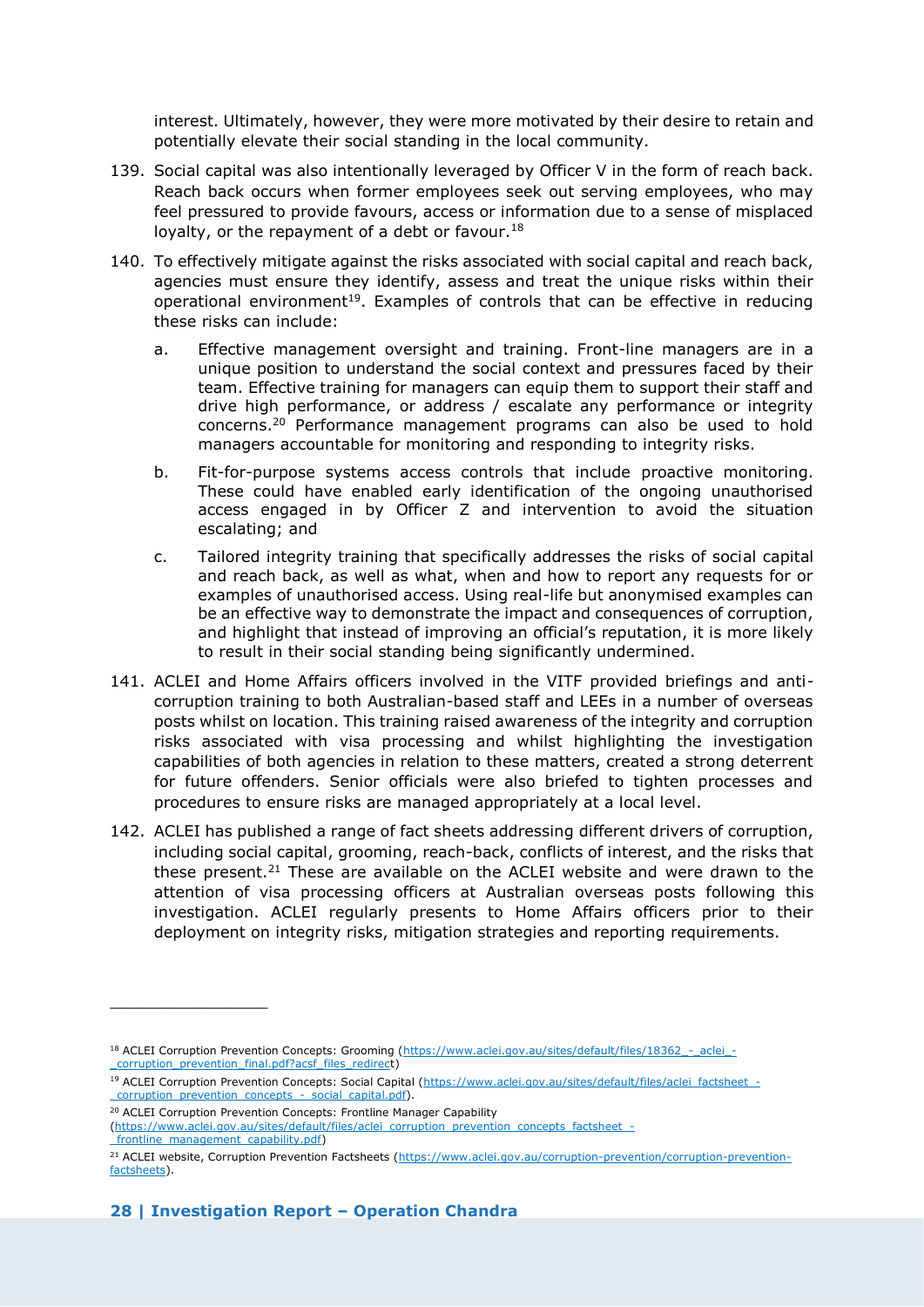

143. In response to this report, Home Affairs provided information on a number of initiatives that have been implemented to address the issues raised in this report. This information is set out in attachment A.

Acthodoct tt

Jaala Hinchcliffe Integrity Commissioner 23 December 2021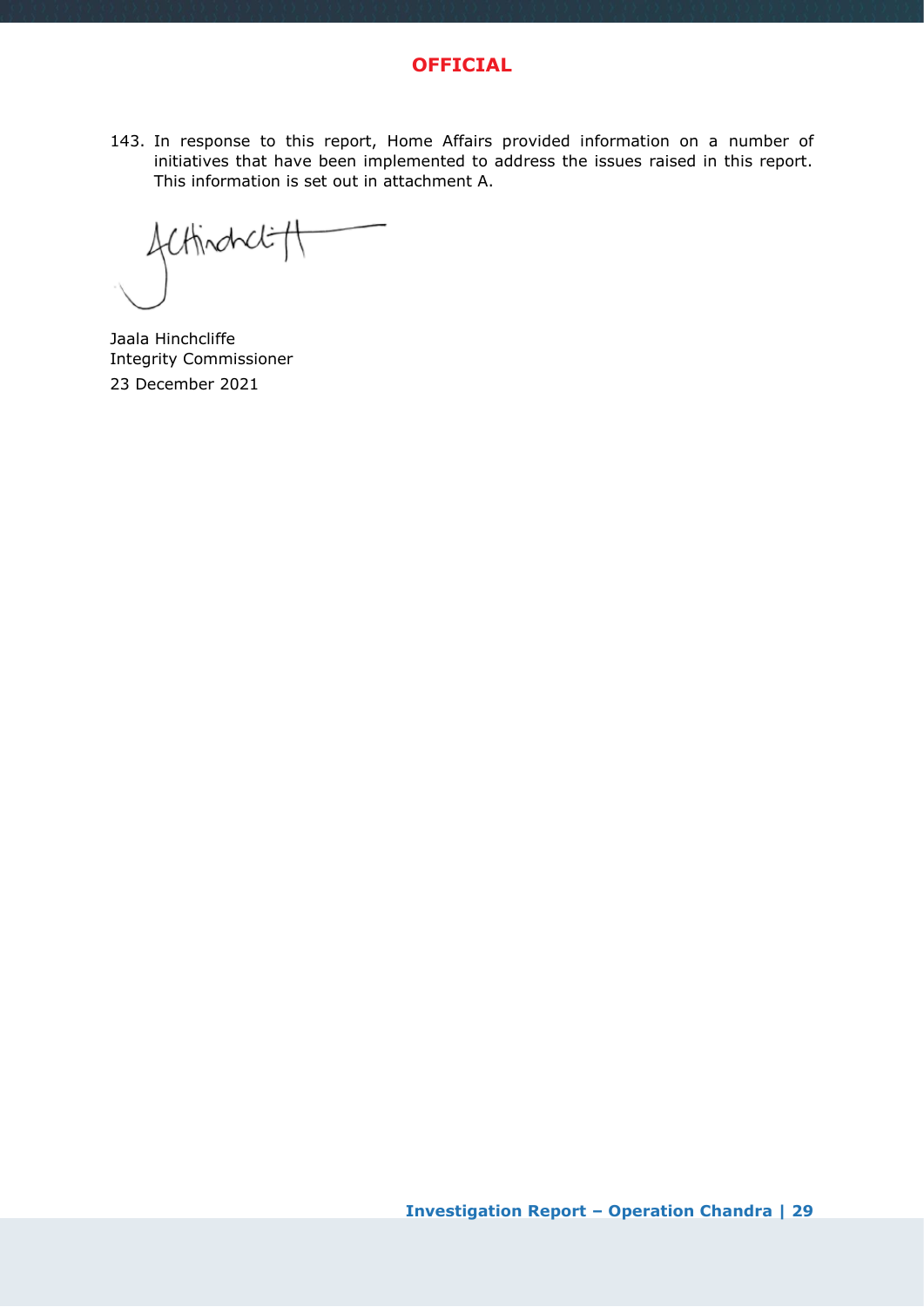# <span id="page-29-0"></span>**Attachments**

# <span id="page-29-1"></span>**Attachment A – Submission by Home Affairs**

A number of developments and changes have occurred within Home Affairs since 2018- 2019 that address issues observed during ACLEI's investigation and associated Visa Integrity Taskforce (VITF) investigations.

Some of these are broad reaching across the visa processing network, and some are more specific to the post that is the subject of Operation CHANDRA. There has also been action taken with respect to the two specific LEE identified in the report.

#### **Broad reaching changes across the visa processing network**

These are accurately outlined at paragraphs 149 (page 31) of the reports, and can be summarised as:

- a. Updates to mandatory training to include specific fraud and corruption content. This builds staff capability to identify fraud, corruption and misconduct at overseas posts.
- b. Visa and citizenship decisions are regularly reviewed by management as part of a strengthened quality management framework.
- c. Updates to Home Affairs' systems that manage case allocation to allow greater control and audit capability by managers.
- d. Implementation of a regular audit by overseas post managers of key integrity and other administrative controls to both identify and prevent fraud, corruption and misconduct.
- e. Deployment of Caseload Risk and Integrity Teams in visa processing hubs to review and analyse caseload risk indicators

In addition, Home Affairs has implemented the following actions to address the issues of inappropriate access to systems (paragraph 149 b and c) and 'social capital' (paragraphs 147-148) raised in the report on Operation CHANDRA.

- a. Since 2018, significant work has been undertaken within the Department to set the framework for providing a safe and secure environment for its people, information and assets, including developing the Protective Security Strategy 2025, Integrity Strategy 2025, and Cyber Resilience Strategy 2025.
- b. The Department's Integrity Strategy 2025 includes an annual communications plan, training and awareness activities. Since the events in the report, the Department has published all staff messages promoting ACLEI videos and factsheets on grooming and unauthorised disclosure. Additionally, the Department has released informational videos and published a number of messages incorporating deidentified case studies to remind staff on their integrity obligations. Most recently (2021), the Department has rolled out specific offshore integrity scenarios and workshops to posts, which draw on real-life examples to highlight the consequences of misconduct and corruption.
- c. Integrity and Professional Standards Branch continues to deliver preventative, detective and responsive controls in relation to integrity and corruption risks, in line with Integrity Strategy 2025. This includes early intervention strategies—for

#### **30 | Investigation Report – Operation Chandra**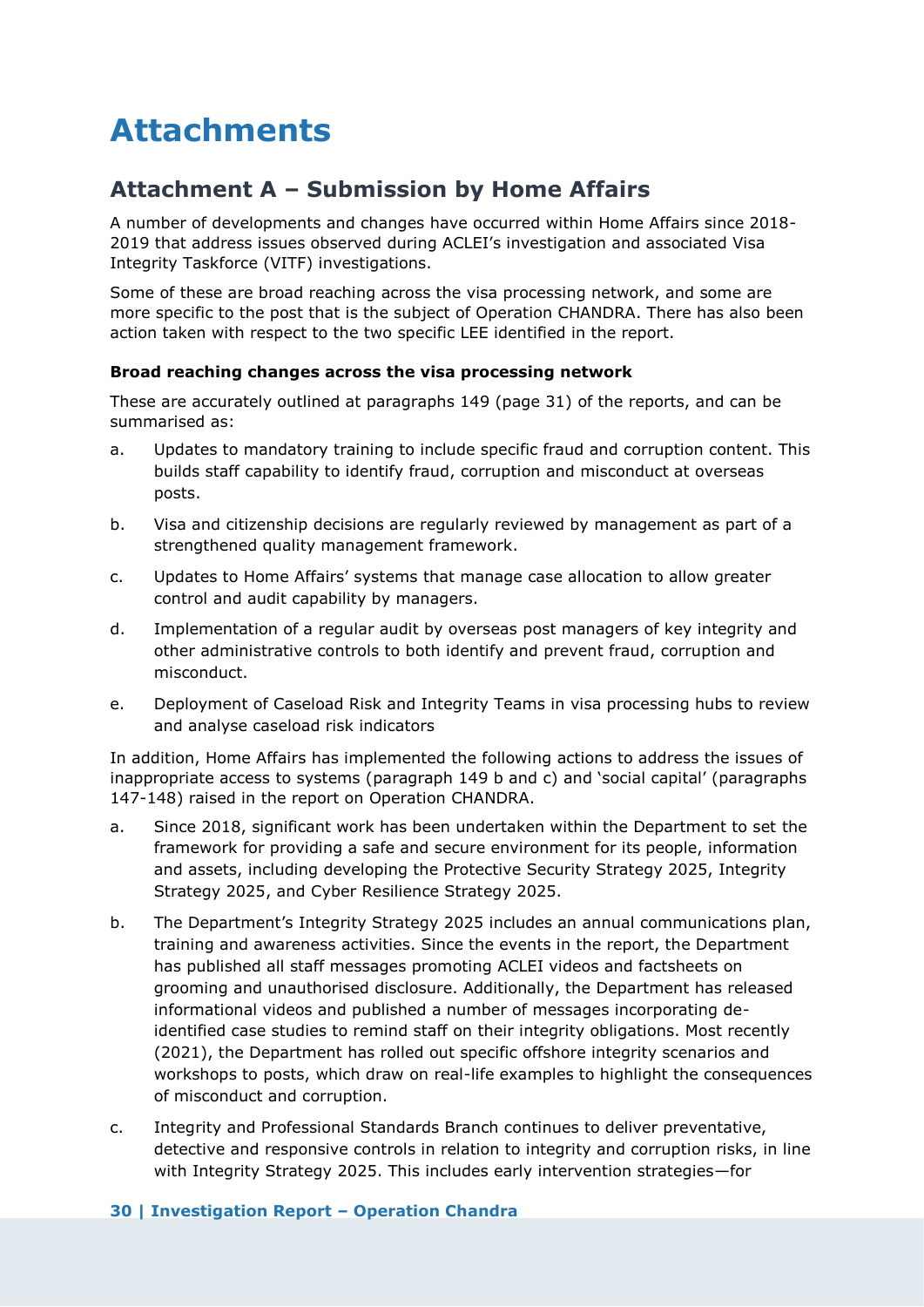

example, by leveraging the Integrity Active Detection Program through the Unauthorised Access Campaign (which ran from 2 November to 31 December 2020) aimed at preventing and disrupting potential high-risk misconduct by users of certain systems.

d. Integrity risks—including conflict of interest and unauthorised access to systems are identified within the Department's Enterprise Risks and addressed by the Department's Integrity and Professional Standards Frameworks and related policies.

#### **Action taken with respect to the two locally engaged employees - Officer K and Officer Z**

Both staff members with adverse findings under Operation Chandra are no longer employed by DFAT or the Department of Home Affairs.

Officer K's employment with Phnom Penh post was terminated in mid-2019.

Officer Z resigned in early 2020.

#### **Specific actions taken with respect to Phnom Penh post**

The current Principal Migration Officer (PMO) in Phnom Penh has confirmed that the following mitigation measures are in place which directly relate to the observations made in Operation Chandra. These are in addition to those measures identified for the entire visa processing network, and include:

#### Training and modelling

- LEE and A-based mandatory completion of fraud and corruption awareness training.
- A-based modelling of the APS Values and the Code of Conduct and explicit undertakings by LEEs in Performance Development Agreements (PDAs) to model this behaviour.
- Team participation in PMO-led integrity workshops and staff group discussions on integrity case studies within the context of Integrity Strategy 2025.
- PMO promotion and engagement of team on the Integrity toolkits.
- The establishment of a Phnom Penh visa integrity group drawing on the objectives of the Caseload Risk and Integrity Section in Immigration Programs Division.
- Adoption of an approach to general skilling of all officers in integrity related-work and the holding of team meetings to discuss integrity within the caseload.
- Pre-deployment training of A-based staff on the potential for corruption, Code of Conduct and reporting requirements.

#### Reporting obligations

- LEE complete annual Code of Conduct and conflict of interest declarations regarding interaction with persons that may form a perceived or actual conflict.
- LEE are required to report to the PMO any and all occasions they are approached regarding information on visas.
- PMO has emphasised LEE obligations with all staff at Phnom Penh post to remove pressure on Home Affairs' LEE.